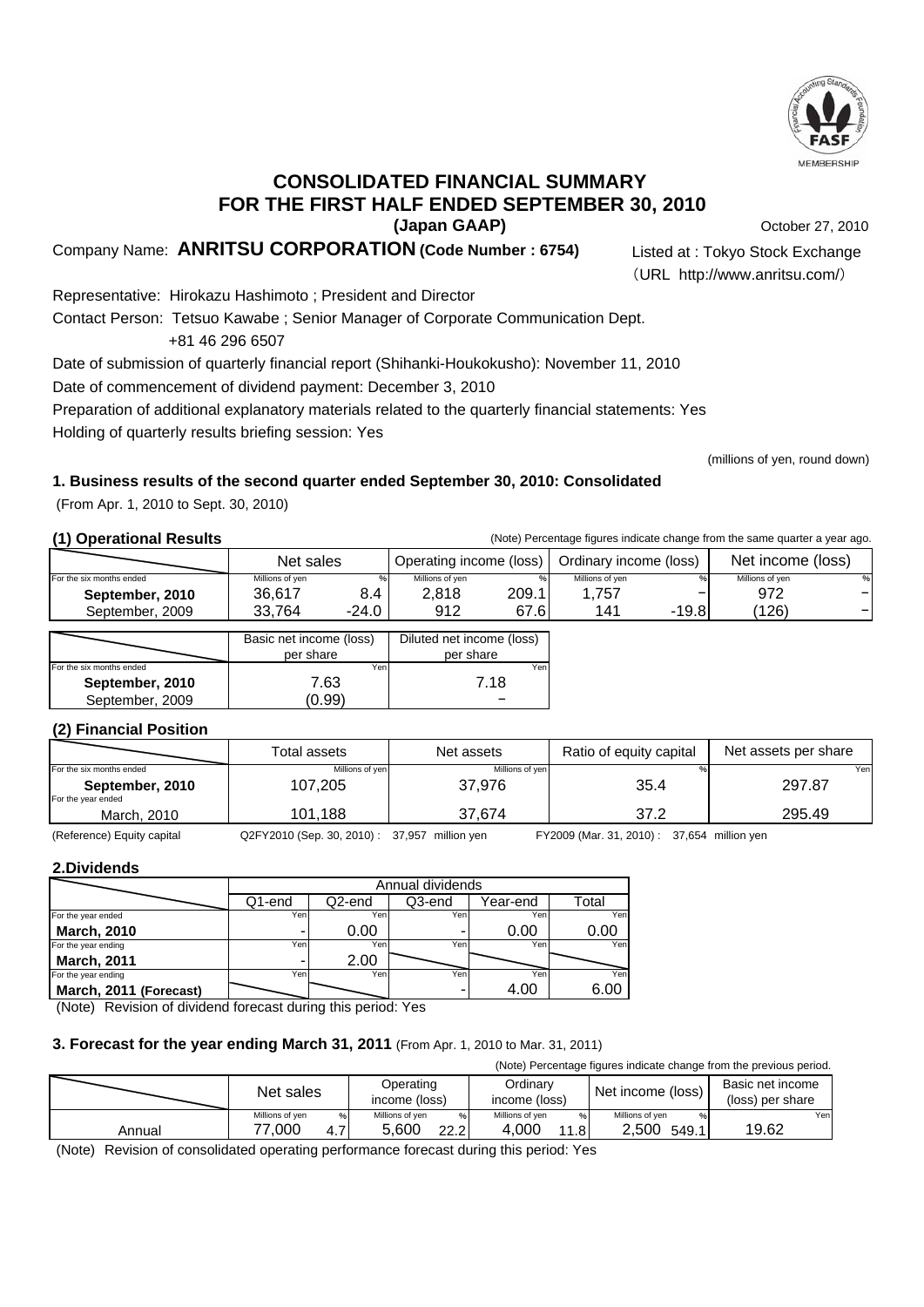### **4. Others**

(1) Changes in major subsidiaries during the period : None Newly consolidated: -

Excluded from the scope of consolidation: -

(Note) This indicates whether there were changes in major subsidiaries affecting the scope of consolidation during this period.

(2) Adoption of simplified accounting methods and particular accounting methods : Yes

- (Note) This indicates whether there was adoption of simplified accounting methods and particular accounting methods for presenting quarterly consolidated financial statements.
- (3) Changes in accounting principles, procedures and disclosures
	- 1. Changes due to amendments of accounting standards : Yes
	- 2. Changes other than 1.: None
- (Note) This indicates whether there were changes of accounting principles, procedures and disclosures for presenting quarterly consolidated financial statements, described in "Changes in Basis of Presenting Quarterly consolidated Financial Statements".
- (4) The number of shares issued and outstanding
- 1. Total number of shares issued and outstanding at end of period (Including treasury stocks)
- Q2FY2010 (Sep. 30, 2010) : 128,037,848 shares FY2009 (Mar. 31, 2010) : 128,037,848 shares 2. Total number of treasury stocks at end of period FY2009 (Mar. 31, 2010):
- Q2FY2010 (Sep. 30, 2010) : 609,478 shares FY2009 (Mar. 31, 2010) : 3. Average number of shares issued and outstanding during the period (Cumulative period to this quarter) 606,015 609,478

Q2FY2010 (Sep. 30, 2010) : 127,429,616 shares Q2FY2009 (Sep. 30, 2009) : 127,438,415 shares Q2FY2010 (Sep. 30, 2010) 127,429,616 shares

#### Information on the implementation of quarterly review procedures

 This quarterly financial summary is out of scope of quarterly review procedures based on Financial Instruments and Exchange Act. As of disclosure of this quarterly financial summary, the review procedure based on Financial Instruments and Exchange Act has not been completed.

#### Forward-Looking Statements

 As the business forecast mentioned above are based on the recent information, actual results may vary substantially from projections above due to known or unknown risks, changes relating to uncertainties, and others. The reader should be aware that actual results may be materially different from any future results expressed herein due to various factors.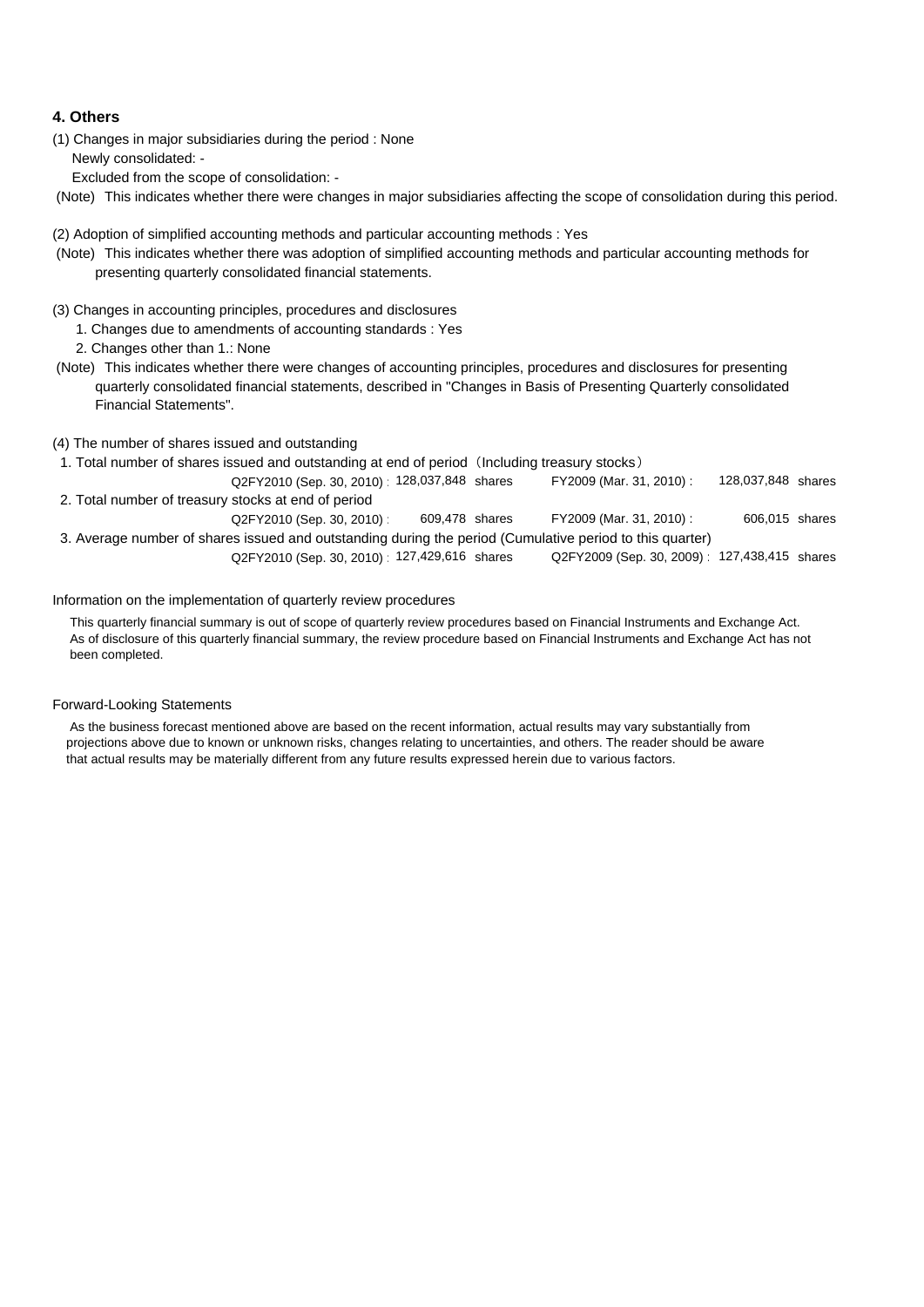## **INDEX**

Page

| 1. Results of Operations (Consolidated)              | $\overline{2}$ |
|------------------------------------------------------|----------------|
| (1) General Overview                                 | $\overline{2}$ |
| (2) Overview by Business Segment                     | 3              |
| 2. Financial Position (Consolidated)                 | 5              |
| (1) Assets, Liabilities and Net Assets               | 5              |
| (2) Summarized Cash Flows                            | 6              |
| 3. Outlook for the Fiscal Year Ending March 31, 2011 | $\tau$         |
| <b>Consolidated Financial Statements</b>             |                |
| <b>Consolidated Balance Sheets</b>                   |                |
| <b>Consolidated Statements of Income</b>             |                |
| <b>Consolidated Statements of Cash Flows</b>         |                |
| <b>Segment Information</b>                           |                |

### **Supplemental Schedule**

Consolidated Quarterly Financial Highlights

Consolidated Quarterly Financial Position

Consolidated Quarterly Segment Information

Anritsu Corporation Supplement of Q2 FY2010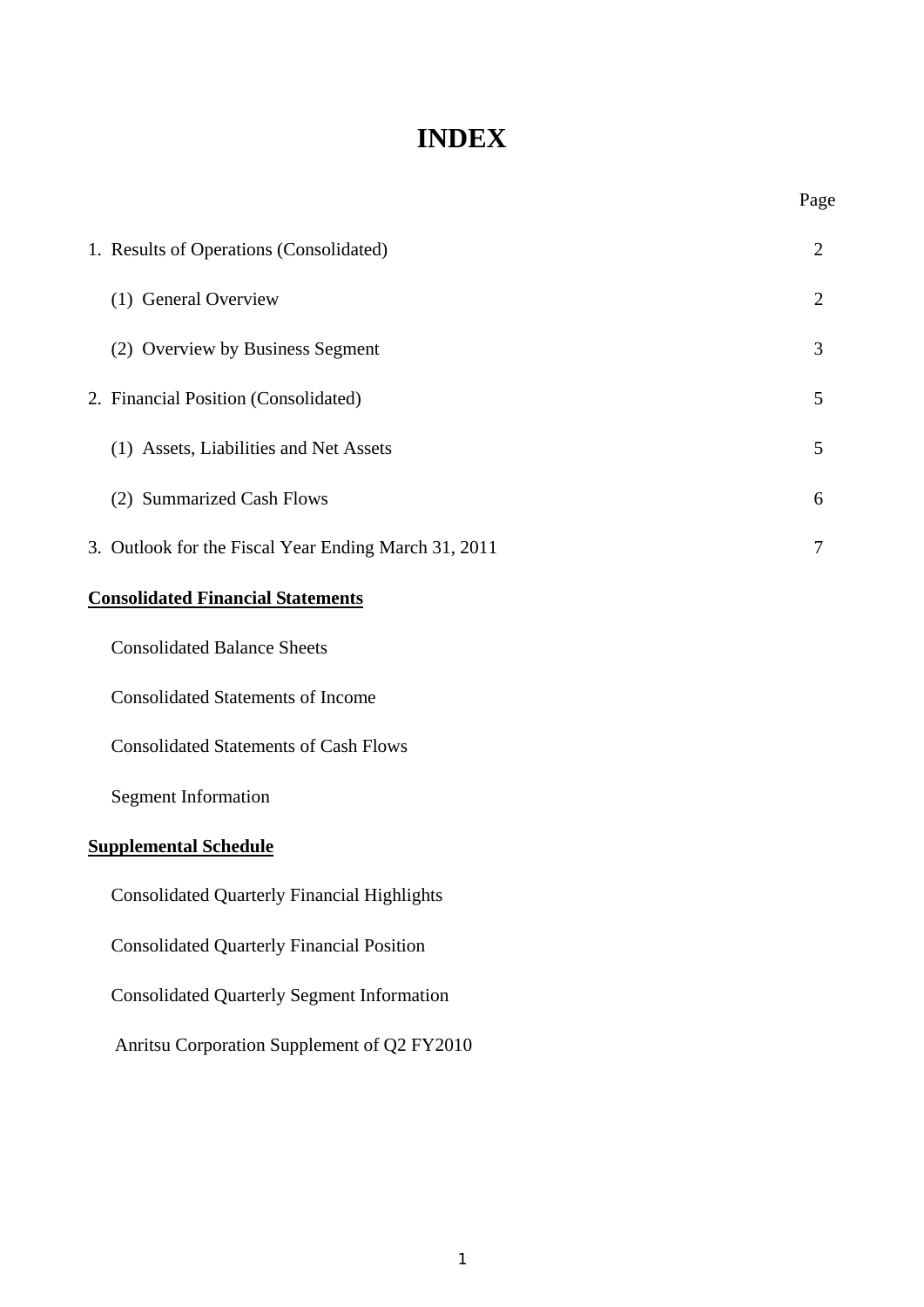### **1. Results of Operations (Consolidated)**

### **(1) General Overview**

|                         | Six Months Ended September 30, | (Millions of yen)<br>Change |                       |  |
|-------------------------|--------------------------------|-----------------------------|-----------------------|--|
|                         | 2009<br>2010                   |                             |                       |  |
| Orders                  | 36,156                         | 35,852                      | $-304$<br>$-0.8%$     |  |
| Backlog of orders       | 14,545                         | 13,956                      | $-588$<br>$-4.0\%$    |  |
| Net sales               | 33,764                         | 36,617                      | $+2,853$<br>$+8.4%$   |  |
| Operating income (loss) | 912                            | 2,818                       | $+209.1%$<br>$+1.906$ |  |
| Ordinary income (loss)  | 141                            | 1,757                       | $+1,615$ $+1,137.8\%$ |  |
| Net income (loss)       | (126)                          | 972                         | $+1.098$<br>$-$ %     |  |

During the first half of the fiscal year ending March 31, 2011 (the six months ended September 30, 2010), although the global economy made a moderate recovery centered on economic growth in emerging countries, uncertainty about the future increased, including concerns about economic slowdown in the United States. In Japan as well, economic recovery slackened as a result of the global economic slowdown and the appreciation of the yen.

In the field of communication networks, construction of integrated wireline and wireless network environments and the shift to broadband networks led to the development of numerous diverse services using these networks. The development of new technologies and services precipitated a wave of change in new demand that spurred business restructuring and mergers and acquisitions among existing companies while expanding new markets for smartphones and cloud computing, creating new markets and giving rise to new market players. Against this background, in the field of mobile communications, investment in the development of Long Term Evolution (LTE), which will become a worldwide platform for next-generation mobile phones, is beginning in earnest as major telecom operators in Japan, the United States and elsewhere move toward the launch of commercial LTE services in 2010 and beyond. In China, which has the world's largest mobile phone subscriber base, infrastructure is being upgraded for the expansion of third-generation (3G) mobile services.

Amid these expanding business opportunities, the Anritsu Group continued to work energetically to achieve its initial management targets. In the core Test and Measurement segment, Anritsu focused on increasing sales by bringing new products to market. Anritsu also worked on measures to improve profitability and competitiveness, including strengthening the Company's development framework by establishing development bases in Romania and enhancing the sales framework in Japan and overseas.

Overall demand was firm in the first half, including for products used in LTE development in the core Test and Measurement segment. Orders decreased 0.8 percent compared with the same period of the previous fiscal year to 35,852 million yen, net sales increased 8.4 percent to 36,617 million yen and operating income increased 209.1 percent to 2,818 million yen. Ordinary income was 1,757 million yen, 12.4 times the amount for the same period of the previous fiscal year, and net income totaled 972 million yen, compared with net loss of 126 million yen for the same period of the previous fiscal year.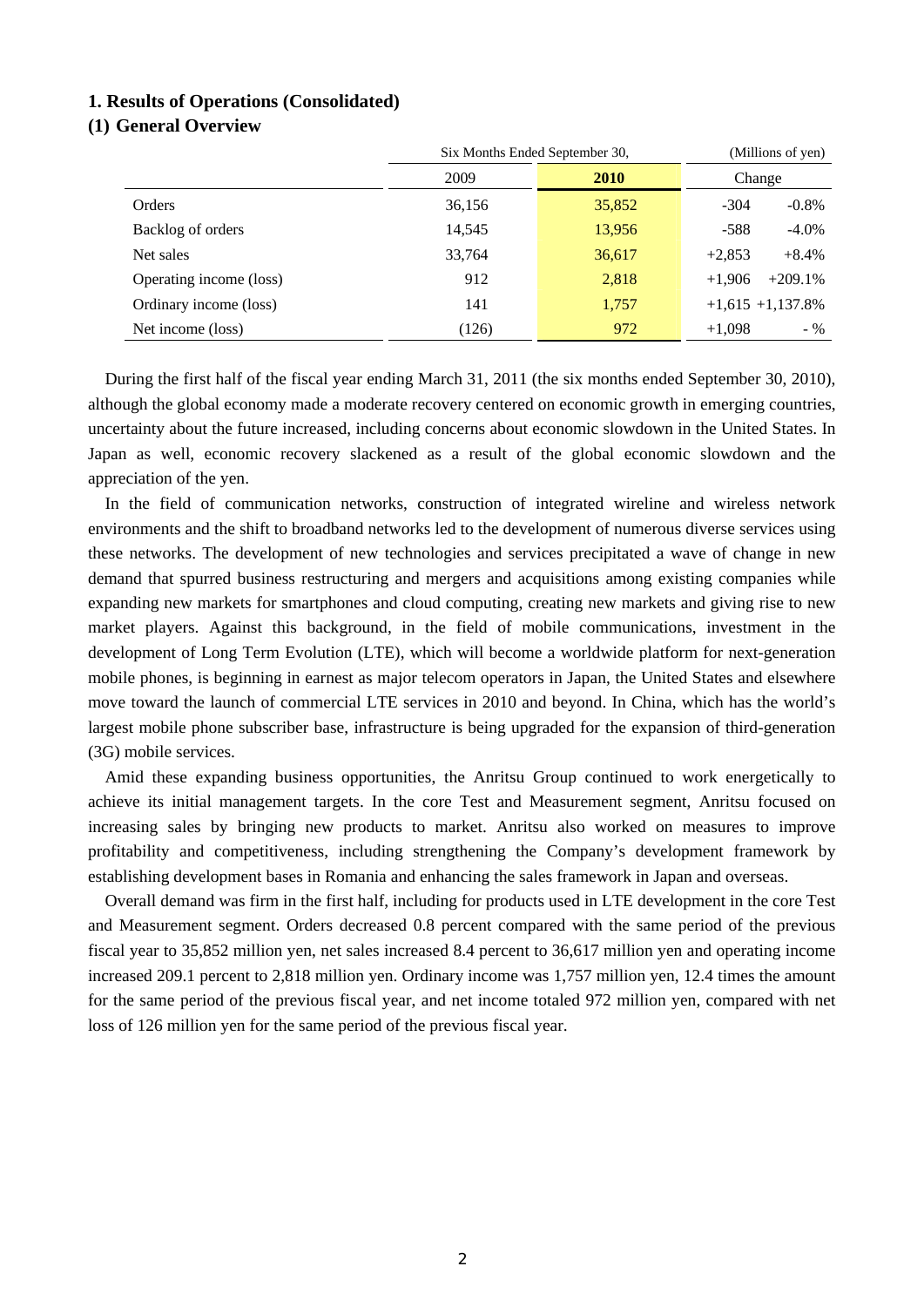#### **(2) Overview by Business Segment**

### *1. Test and Measurement*

|                         | Six Months Ended September 30, | (Millions of yen) |          |           |
|-------------------------|--------------------------------|-------------------|----------|-----------|
|                         | 2009                           | <b>2010</b>       | Change   |           |
| Net sales               | 23,035                         | 25,283            | $+2.247$ | $+9.8%$   |
| Operating income (loss) | 267                            | 2,177             | $+1.909$ | $+712.6%$ |

This segment develops, manufactures and sells measuring instruments and systems for a variety of communications applications, including IP network and mobile communications, RF/microwave and millimeter wave communications, and service assurance, to telecom operators, manufacturers of related equipment, and maintenance and installation companies around the world.

 During the first half of the fiscal year ending March 31, 2011, demand was firm for measuring instruments for the mobile phone market, centered on products related to the development of LTE, which will become a worldwide platform for next-generation mobile phones. Demand for measuring instruments in Japan's electronics market was weak, but demand in the Americas was strong, centered on measuring instruments for construction and maintenance of network infrastructure.

As a result, segment sales increased 9.8 percent compared with the same period of the previous fiscal year to 25,283 million yen, and operating income increased 712.6 percent to 2,177 million yen.

#### *2. Information and Communications*

|                         | Six Months Ended September 30, | (Millions of yen) |        |          |
|-------------------------|--------------------------------|-------------------|--------|----------|
|                         | 2009                           | <b>2010</b>       | Change |          |
| Net sales               | 1,096                          | 1.024             | $-72$  | $-6.6\%$ |
| Operating income (loss) | (672)                          | (570)             | $+101$ | $-$ %    |

The Information and Communications business carries out development, manufacturing and sale of video monitoring systems, telemeters and other public works information systems for delivery to Japanese government and municipal offices, including the Ministry of Land, Infrastructure, Transport and Tourism, and video distribution solutions and network bandwidth controller for Internet service providers and other customers.

It is easily influenced by the budgets of the national and local governments because a high proportion of its sales are for delivery to the government market. In addition, because of the connection with customers' budget implementation periods, approximately 50 percent of sales tend to be concentrated in the fourth quarter.

During the first half of the fiscal year ending March 31, 2011, demand from the government market was weak, but demand for bandwidth controllers, primarily for the networks of financial institutions, was firm. As a result, segment sales decreased 6.6 percent compared with the same period of the previous fiscal year to 1,024 million yen, and operating loss was 570 million yen, compared with operating loss of 672 million yen in the same period of the previous fiscal year.

The Information and Communications business is conducted by Anritsu Networks Co., Ltd., a wholly owned subsidiary of the Company.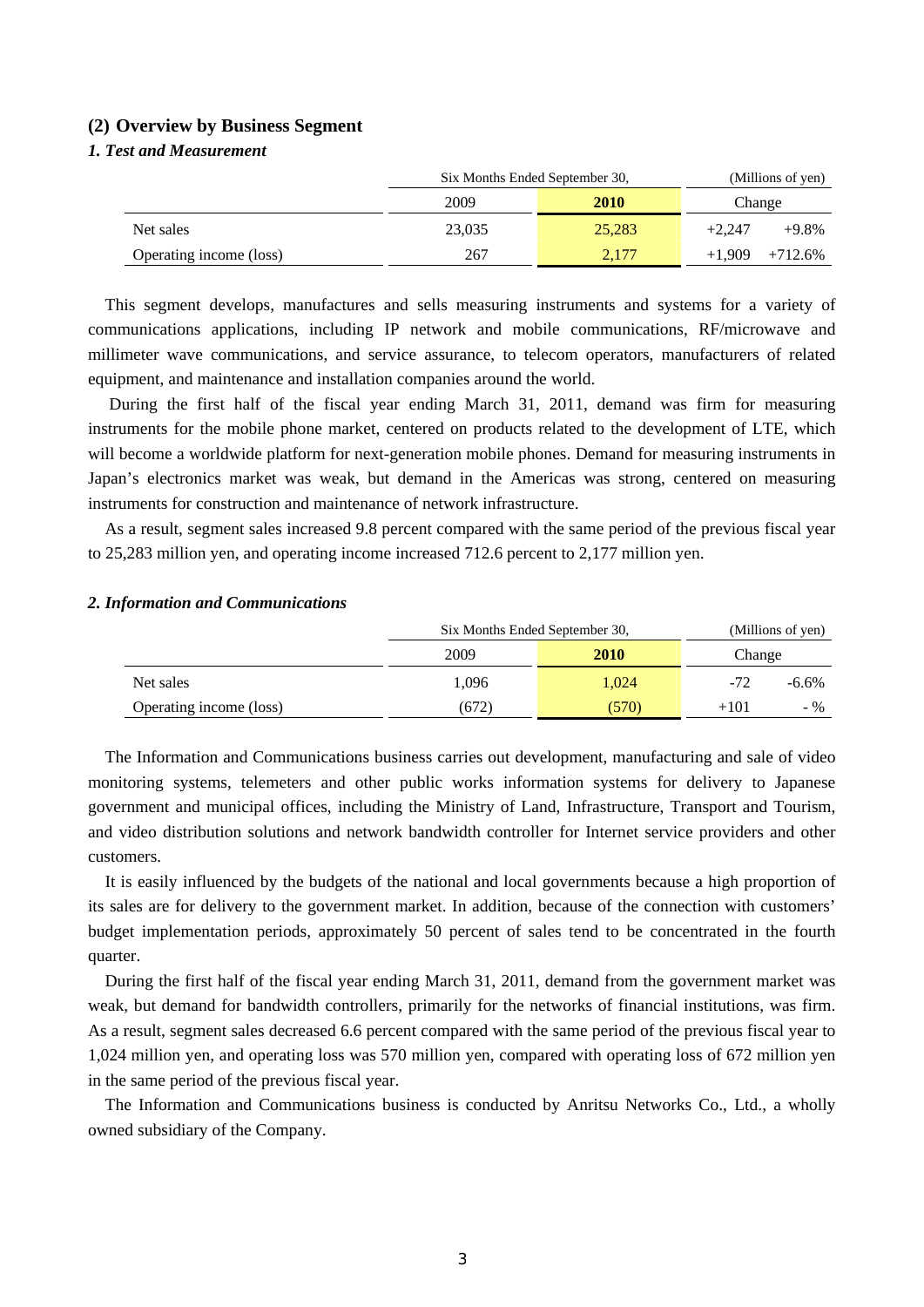### *3. Industrial Automation*

|                         | Six Months Ended September 30, | (Millions of yen) |                    |  |
|-------------------------|--------------------------------|-------------------|--------------------|--|
|                         | 2009                           | <b>2010</b>       | Change             |  |
| Net sales               | 5,846                          | 6.290             | +444<br>$+7.6%$    |  |
| Operating income (loss) | 329                            | 442               | $+34.3%$<br>$+113$ |  |

This segment develops, manufactures and sells precision, high-speed industrial machinery, including auto checkweighers, automatic combination weighers and metal detectors for production management and quality management systems in the food, pharmaceutical and cosmetics industries.

During the first half of the fiscal year ending March 31, 2011, overall demand for food inspection systems was firm, including in Asia and the Americas. As a result, segment sales increased 7.6 percent compared with the same period of the previous fiscal year to 6,290 million yen, and operating income increased 34.3 percent to 442 million yen due to cost reduction efforts.

The Industrial Automation business is conducted by Anritsu Industrial Solutions Co., Ltd., a wholly owned subsidiary of the Company.

### *4. Others*

|                         | Six Months Ended September 30, | (Millions of yen) |        |          |
|-------------------------|--------------------------------|-------------------|--------|----------|
|                         | 2009                           | <b>2010</b>       | Change |          |
| Net sales               | 3,786                          | 4.019             | $+233$ | $+6.2\%$ |
| Operating income (loss) | .284                           | 999               | $-285$ | $-22.2%$ |

The Others segment comprises devices, precision measurement, logistics, welfare services, real estate leasing and other businesses.

During the first half of the fiscal year ending March 31, 2011, demand in the precision measurement business began to recover, but was weak. In the device business, demand was firm overall despite a cyclical decrease in demand from optical communications markets, which had been a cornerstone of sales growth. As a result, segment sales increased 6.2 percent compared with the same period of the previous fiscal year to 4,019 million yen, and operating income decreased 22.2 percent to 999 million yen.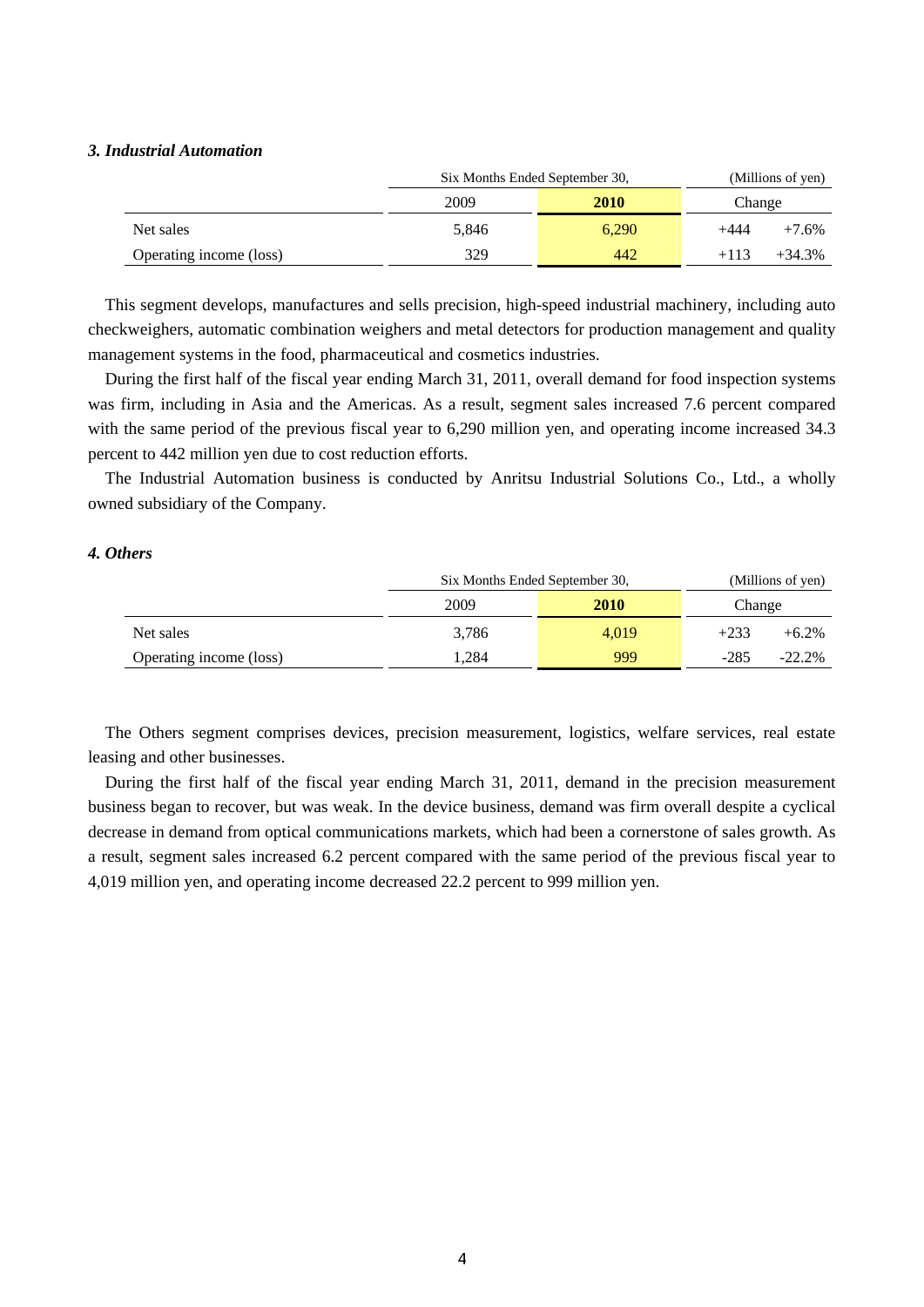### **2. Financial Position (Consolidated)**

### **(1) Assets, Liabilities and Net Assets**

|                       | March 31, 2010 | <b>September 30, 2010</b> | Change   |  |  |
|-----------------------|----------------|---------------------------|----------|--|--|
| Total assets          | 101,188        | 107,205                   | $+6,016$ |  |  |
| Liabilities           | 63,514         | 69,228                    | $+5,713$ |  |  |
| Net assets            | 37.674         | 37,976                    | $+302$   |  |  |
| Interest-bearing debt | 42,274         | 46,925                    | $+4,651$ |  |  |

 $(M)$ llions of  $(9)$ 

Assets, liabilities and net assets at the end of the first half were as follows.

### *1. Assets*

Total assets increased 6,016 million yen compared with the end of the previous fiscal year to 107,205 million yen. This was due to a net increase in current assets. While notes and accounts receivable – trade decreased, cash and deposits increased.

### *2. Liabilities*

Total liabilities increased 5,713 million yen compared with the end of the previous fiscal year to 69,228 million yen. This was mainly due to a decrease in current liabilities due to the redemption on maturity of 7,024 million yen of bonds with subscription rights to shares, as well as an increase in noncurrent liabilities due to the issue of bonds with subscription rights to shares.

### *3. Net Assets*

Total net assets increased 302 million yen compared with the end of the previous fiscal year to 37,976 million yen.

As a result, the ratio of equity capital was 35.4 percent, compared with 37.2 percent at the end of the previous fiscal year. Interest-bearing debt, excluding lease obligations, was 46,925 million yen, compared with 42,274 million yen at the end of the previous fiscal year.

The net debt-to-equity ratio was 0.24, compared with 0.43 times at the end of the previous fiscal year, and the debt-to-equity ratio was 1.24, compared with 1.12 times at the end of the previous fiscal year.

*(Notes)* 

*Net debt-to-equity ratio: (Interest-bearing debt – cash and cash equivalents) / Equity Capital Debt-to-equity ratio: Interest-bearing debt / Equity Capital*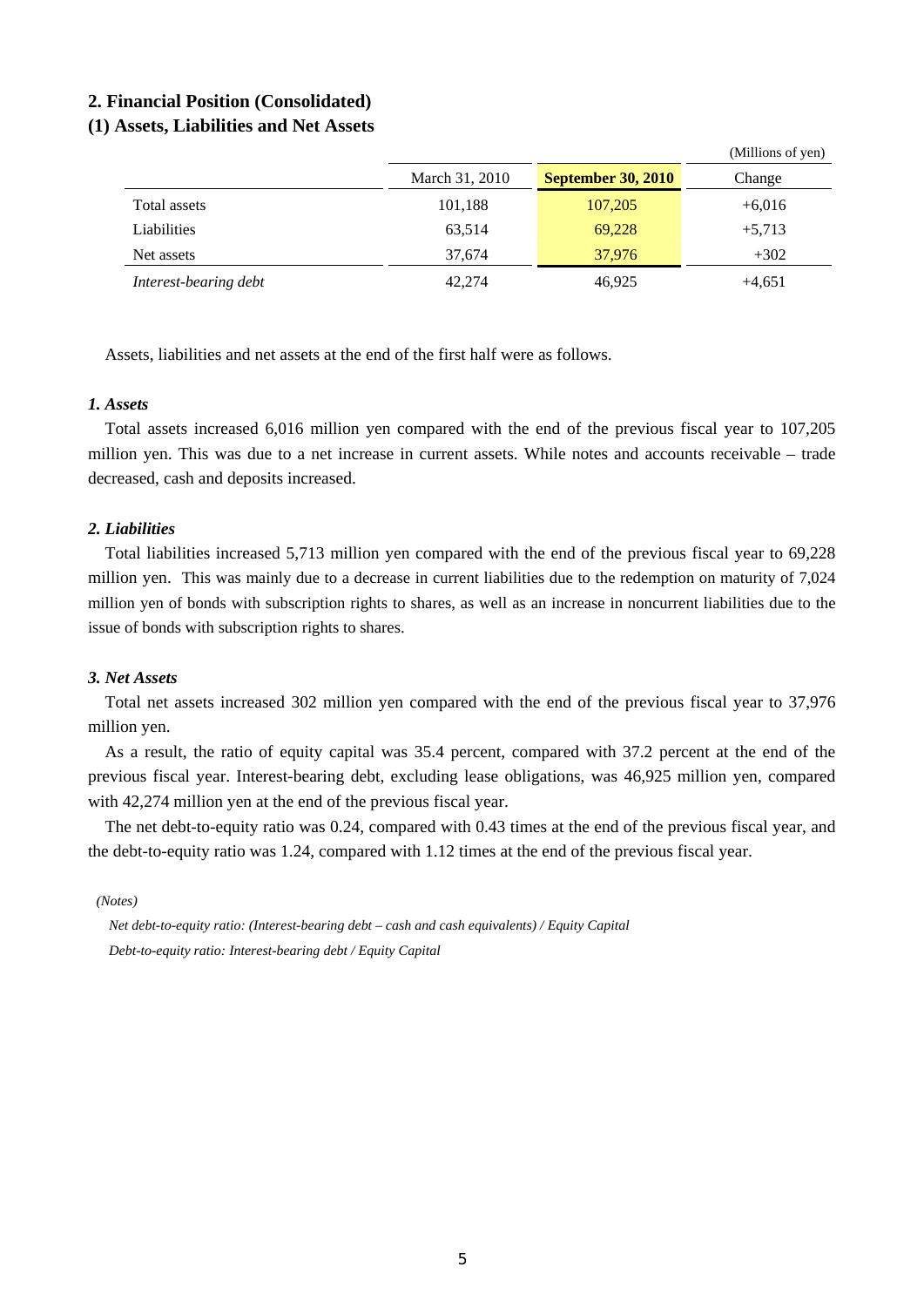### **(2) Summarized Cash Flows**

|                                            | Six Months Ended September 30, |             | (Millions of yen) |  |
|--------------------------------------------|--------------------------------|-------------|-------------------|--|
|                                            | 2009                           | <b>2010</b> | Change            |  |
| Cash flows from operating activities       | 4,120                          | 7,545       | $+3,425$          |  |
| Cash flows from investing activities       | (16)                           | (527)       | $-510$            |  |
| Cash flows from financing activities       | 11,185                         | 4,637       | $-6.547$          |  |
| Cash and cash equivalents at end of period | 33,751                         | 37,702      | $+3,950$          |  |
| Free cash flow                             | 4,103                          | 7,018       | $+2.914$          |  |

In the first half of the fiscal year ending March 31, 2011, cash and cash equivalents (hereafter, "net cash") increased 11,432 million yen compared with the end of the previous fiscal year to 37,702 million yen.

Free cash flow, the sum of cash flows from operating activities and cash flows from investing activities, was positive 7,018 million yen (compared with positive 4,103 million yen in the same period of the previous fiscal year).

Conditions and factors for each category of cash flow for the first half period are as follows.

#### *1. Cash Flows from Operating Activities*

Net cash provided by operating activities was 7,545 million yen (in the same period of the previous fiscal year, operating activities provided net cash of 4,120 million yen).

Primary factors were income before income taxes, as well as progress in collecting accounts receivable – trade booked in the previous fiscal year.

Depreciation and amortization was 1,256 million yen, a decrease of 217 million yen compared with the same period of the previous fiscal year.

### *2. Cash Flows from Investing Activities*

Net cash used in investing activities was 527 million yen (in the same period of the previous fiscal year, investing activities used net cash of 16 million yen).

This was primarily due to acquisition of property, plant and equipment, which used cash totaling 471 million yen, a decrease of 198 million yen compared with the same period of the previous fiscal year.

Investing activities provided net cash in the same period of the previous fiscal year due to proceeds from sales of investment securities.

#### *3. Cash Flows from Financing Activities*

Net cash provided by financing activities was 4,637 million yen (in same period of the previous fiscal year, financing activities provided net cash of 11,185 million yen).

 Primary factors were the redemption of 7,024 million yen of bonds with subscription rights to shares, as well as the issue on September 28, 2010 of 10,000 million yen in euro-yen convertible bonds maturing in 2015.

In the same period of the previous fiscal year, the Anritsu Group recorded 7,000 million yen in repayment of long-term loans payable and 12,000 million yen in proceeds from long-term loans payable through a syndicated loan.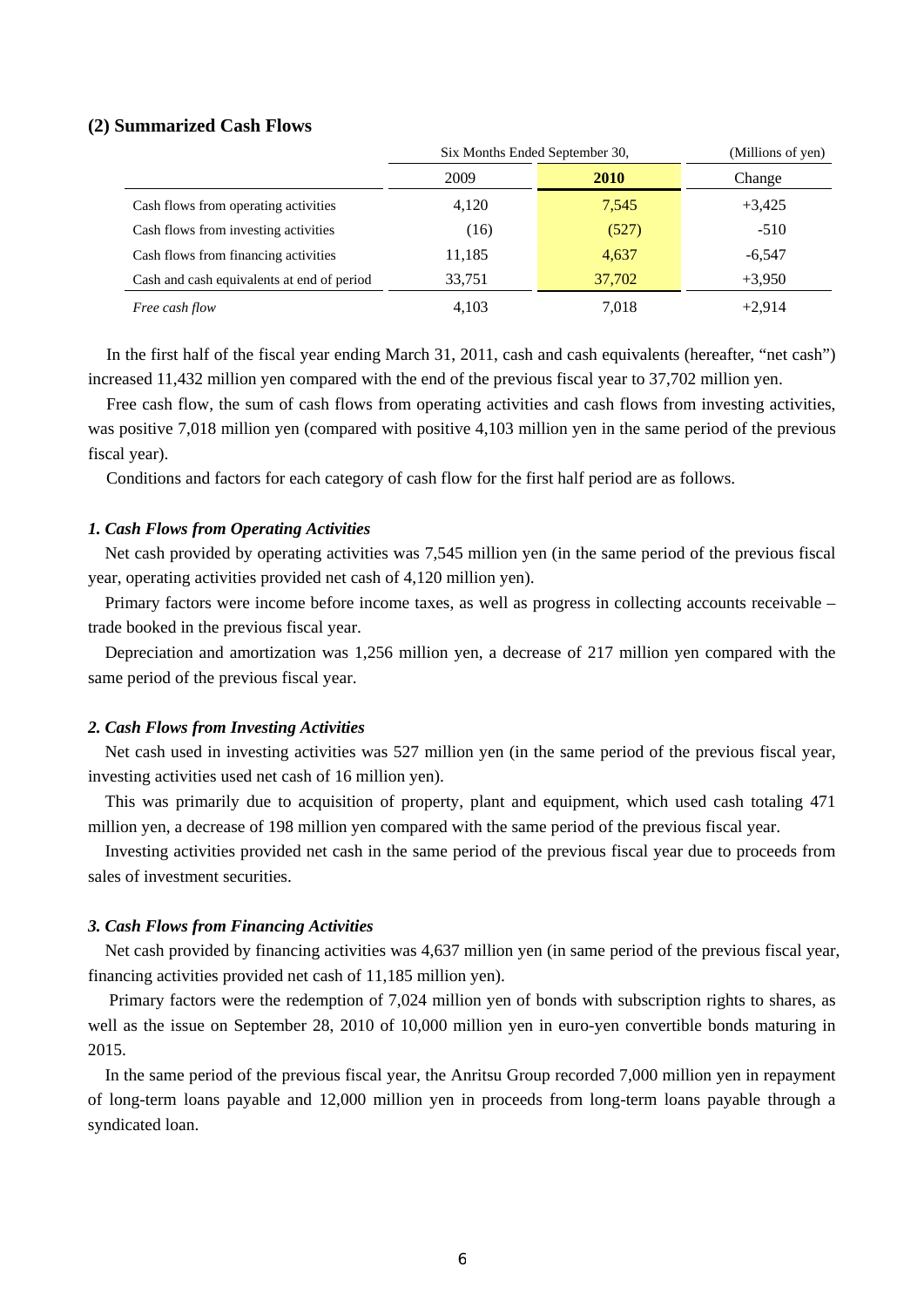### **3. Outlook for the Fiscal Year Ending March 31, 2011**

The business forecast for the fiscal year ending March 31, 2011 appears on page 8. The full-year business forecast announced on April 27, 2010 has been revised, together with a revision of the full-year dividend forecast.

#### *Revision of Business Forecast*

Amid increasing uncertainty about the future due to the global economic slowdown, the operating environment is severe, causing concern about the negative impact of the strong yen on competitiveness and business performance. However, Anritsu intends to work to maintain net sales at the level of its initial plan. Regarding profits, Anritsu has revised upward its forecasts for operating income, ordinary income and net income in light of results through the first half and to include a revision of the assumed exchange rates, as well as an increase in costs due to higher investment expenses for development of the Test and Measurement business, particularly for the mobile phone market.

#### *Revision of Dividend Forecast*

Providing returns to shareholders is one of Anritsu's management policies. The Company's basic policy regarding allocation of profit is to pay dividends from retained earnings while giving comprehensive consideration to various factors including the operating environment and the results outlook for the next fiscal year and thereafter, in order to increase the ratio of dividends on consolidated equity (DOE) to reflect the level of consolidated net income. Together with the revision of the Company's business forecast for the full fiscal year, Anritsu is revising the forecast of 2 yen per share for the year-end dividend upward by 2 yen per share, to 4 yen per share. As a result, dividends for the year are forecast to total 6 yen per share, including the 2 yen per share interim dividend.

### **Revised forecasts of consolidated operating results for the fiscal year ending March 31, 2011 (April 1, 2010 to March 31, 2011)**

|                                                                    |           |                                     |                                    | (Millions of yen) |
|--------------------------------------------------------------------|-----------|-------------------------------------|------------------------------------|-------------------|
|                                                                    | Net sales | Operating income<br>$(\text{loss})$ | Ordinary income<br>$(\text{loss})$ | Net income (loss) |
| Previously announced forecast (A)<br>(announced on April 27, 2010) | 77,000    | 3,800                               | 2,500                              | 1,500             |
| <b>Revised forecast (B)</b>                                        | 77,000    | 5,600                               | 4,000                              | 2,500             |
| Change $(B - A)$                                                   |           | $+1,800$                            | $+1,500$                           | $+1,000$          |
| Percentage change (%)                                              |           | $+47.4$                             | $+60.0$                            | $+66.7$           |
| (Reference) Results for the fiscal year<br>ended March 31, 2010    | 73,548    | 4,583                               | 3,578                              | 385               |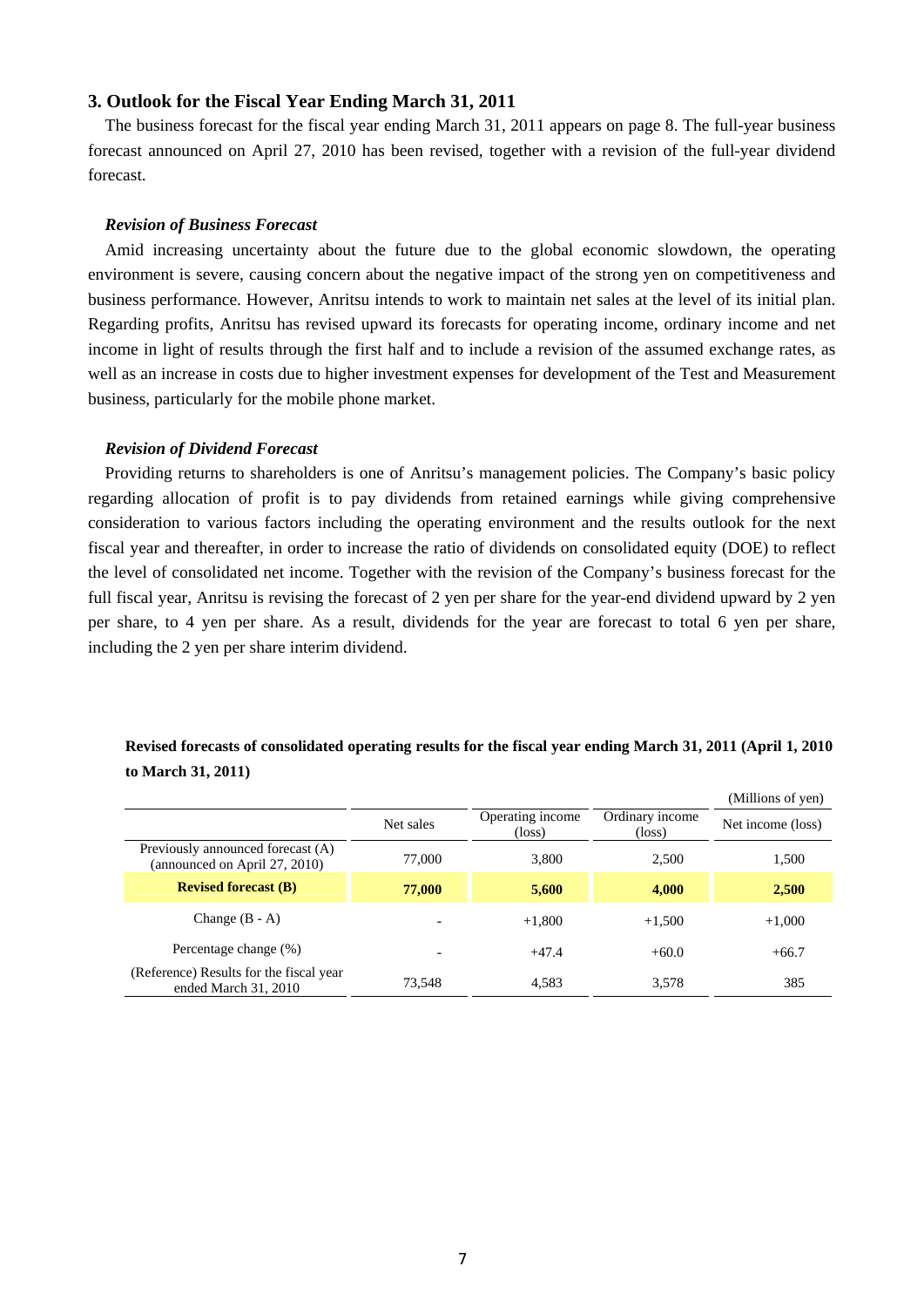### BUSINESS FORECAST FOR THE FISCAL YEAR ENDING MARCH 31, 2011 (Consolidated)

|                         | (Millions of yen) |
|-------------------------|-------------------|
|                         | <b>FY2010</b>     |
| Net sales               | 77,000            |
| Operating income (loss) | 5,600             |
| Ordinary income (loss)  | 4,000             |
| Net income (loss)       | 2,500             |
|                         |                   |

Assumed exchange rate**:** 1US\$=85Yen

#### **(For Reference)**

### **SEGMENT INFORMATION**

|                  | $(1$ VIIIIIUIII $\sigma$ UI $\gamma$ UII |                                                               |         |                                                                         |         |                                                        |         |                                                        |         |  |
|------------------|------------------------------------------|---------------------------------------------------------------|---------|-------------------------------------------------------------------------|---------|--------------------------------------------------------|---------|--------------------------------------------------------|---------|--|
|                  |                                          | $1st$ half of FY2009<br>From Apr. 1, 2009<br>To Sep. 30, 2009 |         | 1 <sup>st</sup> half of FY2010<br>From Apr. 1, 2010<br>To Sep. 30, 2010 |         | <b>FY2009</b><br>From Apr. 1, 2009<br>To Mar. 31, 2010 |         | <b>FY2010</b><br>From Apr. 1, 2010<br>To Mar. 31, 2011 |         |  |
|                  |                                          |                                                               | %Change |                                                                         | %Change |                                                        | %Change |                                                        | %Change |  |
| <b>Net sales</b> |                                          | 33,764                                                        | $-24.0$ | 36,617                                                                  | $+8.4$  | 73,548                                                 | $-12.4$ | 77,000                                                 | $+4.7$  |  |
|                  | <b>Business segment</b>                  |                                                               |         |                                                                         |         |                                                        |         |                                                        |         |  |
|                  | <b>Test and Measurement</b>              | 23,035                                                        | $-27.5$ | 25,283                                                                  | $+9.8$  | 48,270                                                 | $-16.0$ | 51,500                                                 | $+6.7$  |  |
|                  | Info. and Comm.                          | 1,096                                                         | $-19.2$ | 1,024                                                                   | $-6.6$  | 5,306                                                  | $+2.0$  | 5,500                                                  | $+3.6$  |  |
|                  | <b>Industrial Automation</b>             | 5,846                                                         | $-18.3$ | 6,290                                                                   | $+7.6$  | 11,641                                                 | $-10.3$ | 12,500                                                 | $+7.4$  |  |
|                  | Others                                   | 3,786                                                         | $-8.3$  | 4,019                                                                   | $+6.2$  | 8,329                                                  | $+0.2$  | 7,500                                                  | $-10.0$ |  |
| <b>Market</b>    |                                          |                                                               |         |                                                                         |         |                                                        |         |                                                        |         |  |
|                  | Japan                                    | 15,158                                                        | $-13.5$ | 14,465                                                                  | $-4.6$  | 33,490                                                 | $-10.6$ | 34,500                                                 | $+3.0$  |  |
|                  | Overseas                                 | 18,606                                                        | $-30.8$ | 22,152                                                                  | $+19.1$ | 40,058                                                 | $-13.8$ | 42,500                                                 | $+6.1$  |  |
|                  | Americas                                 | 6,102                                                         | $-36.8$ | 9,348                                                                   | $+53.2$ | 13,967                                                 | $-14.7$ | 18,500                                                 | $+32.5$ |  |
|                  | <b>EMEA</b>                              | 6,089                                                         | $-27.8$ | 5,299                                                                   | $-13.0$ | 12,462                                                 | $-16.2$ | 10,000                                                 | $-19.8$ |  |
|                  | Asia and Others                          | 6,414                                                         | $-27.1$ | 7,504                                                                   | $+17.0$ | 13,628                                                 | $-10.6$ | 14,000                                                 | $+2.7$  |  |

(Note) EMEA**:** Europe, Middle East and Africa

(Note)

 *Statements made in these materials with respect to Anritsu's current plans, strategies and beliefs that are not historical fact are forward-looking statements of future business results or other forward-looking projections pertinent to the business of Anritsu. These descriptions are based on assumptions and judgments made by Anritsu's management from information currently available, and include certain risks and uncertain factors. Actual business results are the outcome of a number of unknown variables, and may substantially differ from the figures projected herein. Furthermore, Anritsu disclaims any obligation, unless required by law, to update or revise any forward-looking statements as a result of new information, future events or otherwise.*

*Factors which may affect the actual business results include but are not limited to the economic situation in the geographic areas where Anritsu conducts business, including but not limited to Japan, Americas, Europe, and Asia, pressure on prices due to trends in demand for Anritsu's products and services or to increased competition, Anritsu's ability to continue supplying products and services that are accepted by customers in a highly competitive market environment, and currency exchange rates.*

(Millions of yen)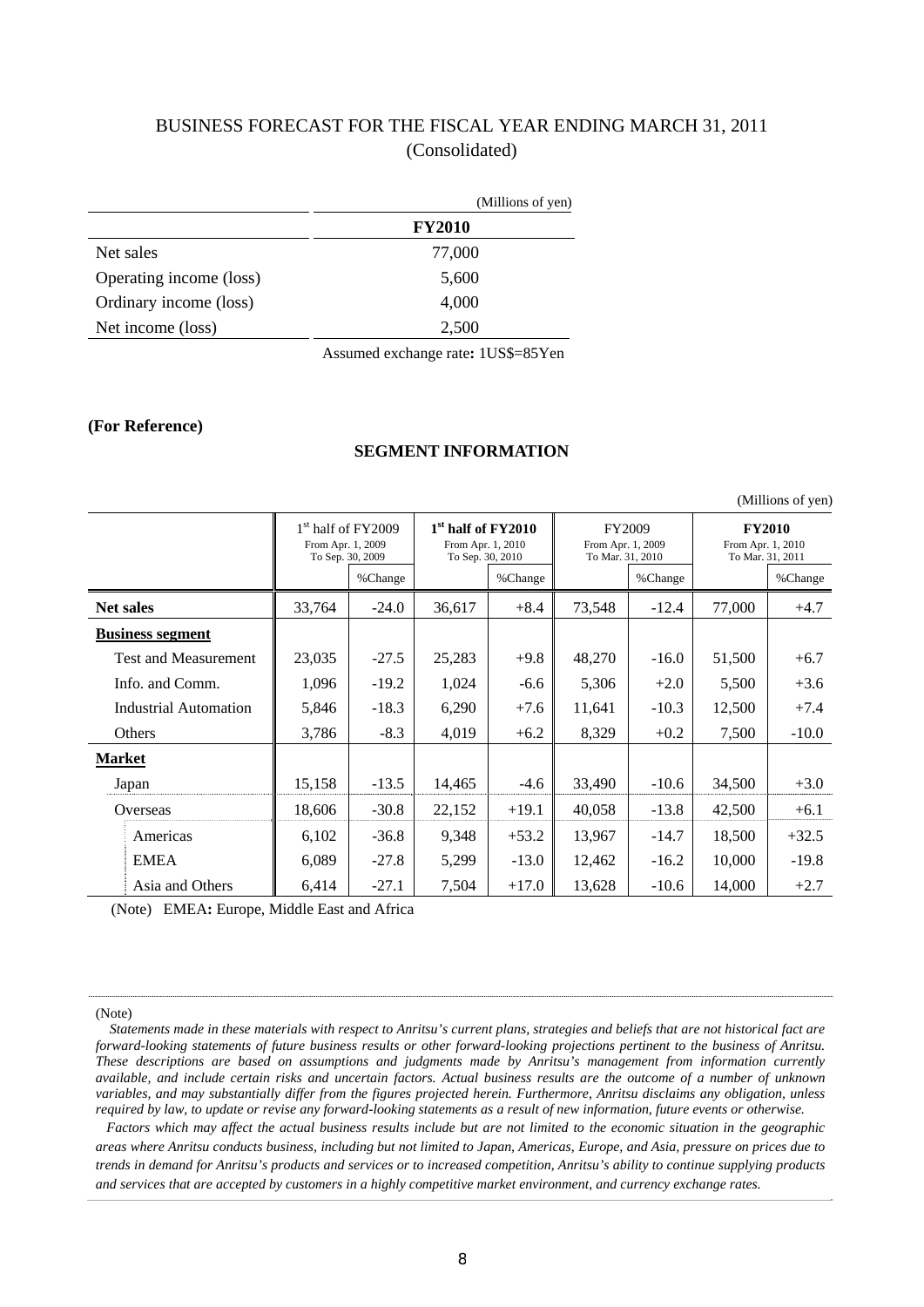### Consolidated Balance Sheets

|                                           |                            |                         |                            |             | (Unit: Millions of yen; round down)                            |                            |                         |                            |                         |
|-------------------------------------------|----------------------------|-------------------------|----------------------------|-------------|----------------------------------------------------------------|----------------------------|-------------------------|----------------------------|-------------------------|
|                                           | Assets                     |                         |                            |             | Liabilities and Net assets                                     |                            |                         |                            |                         |
|                                           | Q2 FY2009<br>as of 9.30.09 | FY2009<br>as of 3.31.10 | Q2 FY2010<br>as of 9.30.10 | $(B) - (A)$ |                                                                | Q2 FY2009<br>as of 9.30.09 | FY2009<br>as of 3.31.10 | Q2 FY2010<br>as of 9.30.10 | $(B) - (A)$             |
|                                           |                            | (A)                     | (B)                        |             |                                                                |                            | (A)                     | (B)                        |                         |
| <b>Assets</b>                             | 110,334                    | 101,188                 | 107,205                    |             | 6,016 Liabilities                                              | 73,414                     | 63,514                  | 69,228                     | 5,713                   |
| <b>Current assets</b>                     | 75,168                     | 67,749                  | 75,698                     | 7,948       | <b>Current liabilities</b>                                     | 37,925                     | 27,813                  | 23,854                     | (3,958)                 |
| Cash and deposits                         | 33,751                     | 26,269                  | 37,702                     | 11,432      | Notes and accounts payable-trade                               | 4,597                      | 5,296                   | 4,628                      | (668)                   |
| Notes and accounts receivable-trade       | 17,365                     | 21,012                  | 16,151                     | (4,860)     | Short-term loans payable                                       | 7,253                      | 4,150                   | 6,025                      | 1,875                   |
| [Inventories]                             | [14, 254]                  | [13, 471]               | [14, 673]                  | [1, 202]    | Current portion of bonds with<br>subscription rights to shares | 15,000                     | 7,024                   |                            | (7,024)                 |
| Finished goods                            | 4,684                      | 5,049                   | 5,266                      | 216         | Income taxes payable                                           | 938                        | 1,058                   | 1,499                      | 440                     |
| Work in process                           | 4,418                      | 3,804                   | 4,492                      | 687         | Provision for directors' bonuses                               |                            | 15                      |                            | (15)                    |
| Raw materials                             | 5,151                      | 4,616                   | 4,914                      | 297         | Other                                                          | 10,136                     | 10,267                  | 11,701                     | 1,433                   |
| Deferred tax assets                       | 8,922                      | 6,288                   | 6,250                      |             | (37) Noncurrent liabilities                                    | 35,488                     | 35,700                  | 45,373                     | 9,672                   |
| Other                                     | 1,148                      | 960                     | 1,154                      | 194         | Bonds payable                                                  | 10,000                     | 10,000                  | 10,000                     |                         |
| Allowance for doubtful accounts           | (275)                      | (253)                   | (235)                      | 17          | Bonds with subscription rights to<br>shares                    |                            |                         | 10,000                     | 10,000                  |
| Noncurrent assets                         | 35,166                     | 33,439                  | 31,507                     | (1,932)     | Long-term loans payable                                        | 20,600                     | 21,100                  | 20,900                     | (200)                   |
| Property, plant and equipment             | 19,862                     | 19,117                  | 18,123                     | (994)       | Lease obligations                                              | 1,854                      | 1,659                   | 1,425                      | (234)                   |
| Buildings and structures, net             | 12,107                     | 11,669                  | 11,136                     | (532)       | Derferred tax liabilities                                      | 743                        | 598                     | 448                        | (149)                   |
| Machinery, equipment and vehicles,<br>net | 1,790                      | 1,642                   | 1,388                      | (254)       | Provision for retirement benefits                              | 1,652                      | 1,686                   | 1,776                      | 90                      |
| Tools, furniture and fixtures             | 1,654                      | 1,470                   | 1,345                      | (124)       | Provision for directors' retirement<br>benefits                | 22                         | 15                      | 18                         | $\overline{\mathbf{2}}$ |
| Land                                      | 4,308                      | 4,333                   | 4,251                      | (82)        | Other                                                          | 614                        | 639                     | 804                        | 164                     |
| Construction in progress                  | 0                          | 0                       | 1                          | $\mathbf 0$ |                                                                |                            |                         |                            |                         |
| Intangible assets                         | 3,921                      | 3,509                   | 3,152                      |             | (356) Net assets                                               | 36,919                     | 37,674                  | 37,976                     | 302                     |
| Goodwill                                  | 3,203                      | 2,882                   | 2,562                      |             | (320) Shareholders' equity                                     | 43,681                     | 44,191                  | 45,162                     | 970                     |
| Other                                     | 718                        | 626                     | 590                        | (36)        | Capital stock                                                  | 14,049                     | 14,049                  | 14,049                     |                         |
| Investments and other assets              | 11,381                     | 10,812                  | 10,231                     | (581)       | Capital surplus                                                | 22,999                     | 22,999                  | 22,999                     |                         |
| Investment securities                     | 971                        | 906                     | 779                        | (126)       | Retained earnings                                              | 7,467                      | 7,978                   | 8,950                      | 971                     |
| Deferred tax assets                       | 1,384                      | 1,312                   | 1,282                      | (30)        | <b>Treasury stock</b>                                          | (835)                      | (836)                   | (837)                      | (1)                     |
| Long-term prepaid expenses                | 8,451                      | 8,064                   | 7,793                      |             | (270) Valuation and translation adjustments                    | (6,781)                    | (6, 537)                | (7, 205)                   | (667)                   |
| Other                                     | 594                        | 530                     | 460                        | (69)        | Valuation difference on available-for-<br>sale securities      | 151                        | 138                     | 64                         | (74)                    |
| Allowance for doubtful accounts           | (20)                       | (1)                     | (85)                       | (84)        | Deferred gains or losses on hedges                             | (26)                       | (28)                    | (29)                       | (0)                     |
|                                           |                            |                         |                            |             | Foreign currency translation<br>adjustment                     | (6,906)                    | (6, 647)                | (7, 240)                   | (592)                   |
|                                           |                            |                         |                            |             | Subscription rights to shares                                  | 19                         | 19                      | 19                         |                         |
|                                           |                            |                         |                            |             |                                                                |                            |                         |                            |                         |
|                                           |                            |                         |                            |             |                                                                |                            |                         |                            |                         |
| <b>TOTAL</b>                              | 110,334                    | 101,188                 | 107,205                    | 6,016       | <b>TOTAL</b>                                                   | 110,334                    | 101,188                 | 107,205                    | 6,016                   |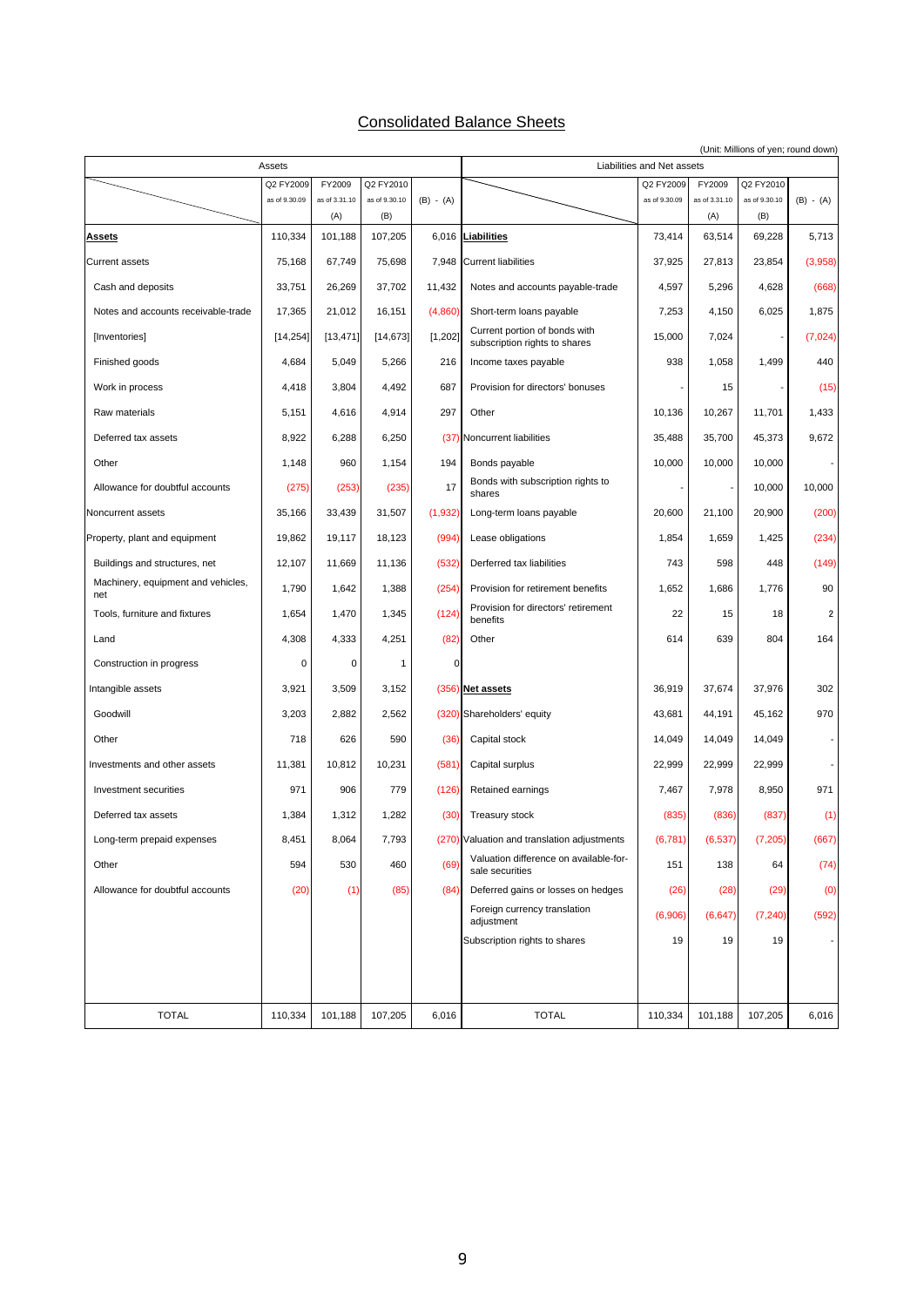### Consolidated Statements of Income

| (Unit: Millions of yen; round down)                                                      |                                                |        |                                                |        |               |                          |                                         |                          |  |
|------------------------------------------------------------------------------------------|------------------------------------------------|--------|------------------------------------------------|--------|---------------|--------------------------|-----------------------------------------|--------------------------|--|
|                                                                                          | FY2009(6 months)                               |        | FY2010(6 months)                               |        |               |                          | FY2009                                  |                          |  |
|                                                                                          | From April 1, 2009<br>to September 30, 2009(A) |        | From April 1, 2010<br>to September 30, 2010(B) |        | Change        |                          | From April 1, 2009<br>to March 31, 2010 |                          |  |
|                                                                                          | Amount                                         | $\%$   | Amount                                         | %      | $-(A)$<br>(B) | $\%$                     | Amount                                  | $\%$                     |  |
|                                                                                          |                                                |        |                                                |        |               |                          |                                         |                          |  |
| <b>Net sales</b>                                                                         | 33,764                                         | 100.0  | 36,617                                         | 100.0  | 2,853         | 8.4                      | 73,548                                  | 100.0                    |  |
| Cost of sales                                                                            | 20,231                                         | 59.9   | 20,312                                         | 55.5   | 81            | 0.4                      | 42,707                                  | 58.1                     |  |
| <b>Gross profit</b>                                                                      | 13,533                                         | 40.1   | 16,305                                         | 44.5   | 2,771         | 20.5                     | 30,840                                  | 41.9                     |  |
| Selling, general and administrative expenses                                             | 12,621                                         | 37.4   | 13,486                                         | 36.8   | 864           | 6.9                      | 26,257                                  | 35.7                     |  |
| <b>Operating income</b>                                                                  | 912                                            | 2.7    | 2,818                                          | 7.7    | 1,906         | 209.1                    | 4,583                                   | 6.2                      |  |
| Interest income                                                                          | 41                                             |        | 55                                             |        | 14            |                          | 73                                      |                          |  |
| Dividends income                                                                         | 20                                             |        | 19                                             |        | (0)           |                          | 24                                      |                          |  |
| Other                                                                                    | 130                                            |        | 70                                             |        | (59)          |                          | 216                                     |                          |  |
| Non - operating income                                                                   | 191                                            | 0.6    | 146                                            | 0.4    | (45)          | $-23.8$                  | 314                                     | 0.4                      |  |
| Interest expenses                                                                        | 265                                            |        | 372                                            |        | 107           |                          | 630                                     |                          |  |
| Foreign exchange losses                                                                  | 447                                            |        | 666                                            |        | 218           |                          | 320                                     |                          |  |
| Other                                                                                    | 248                                            |        | 168                                            |        | (79)          |                          | 367                                     |                          |  |
| Non - operating expenses                                                                 | 962                                            | 2.9    | 1,207                                          | 3.3    | 245           | 25.6                     | 1,319                                   | 1.7                      |  |
| <b>Ordinary income</b>                                                                   | 141                                            | 0.4    | 1,757                                          | 4.8    | 1,615         |                          | 3,578                                   | 4.9                      |  |
| Gain on sales of noncurrent assets                                                       | 148                                            |        |                                                |        | (148)         |                          | 148                                     |                          |  |
| Gain on sales of investment securities                                                   | 140                                            |        |                                                |        | (140)         |                          | 140                                     |                          |  |
| Gain on retirement by purchase of bonds                                                  |                                                |        |                                                |        |               |                          | 62                                      |                          |  |
| <b>Extraordinary income</b>                                                              | 288                                            | 0.9    |                                                |        | (288)         |                          | 351                                     | 0.5                      |  |
| Loss on adjustment for changes of accounting standard for<br>asset retirment obligations |                                                |        | 68                                             |        | 68            |                          |                                         |                          |  |
| Loss on valuation of investment securities                                               | 6                                              |        | 0                                              |        | (5)           |                          | 16                                      |                          |  |
| <b>Extraordinary Loss</b>                                                                | 6                                              | 0.0    | 68                                             | 0.2    | 62            | 970.3                    | 16                                      | 0.1                      |  |
| Income before income taxes                                                               | 424                                            | $1.3$  | 1,688                                          | 4.6    | 1,264         | 298.0                    | 3,912                                   | 5.3                      |  |
| Income taxes-current                                                                     | 349                                            | 1.1    | 878                                            | 2.3    | 529           | 151.2                    | 727                                     | 1.0                      |  |
| Income taxes-deferred                                                                    | 200                                            | 0.6    | (162)                                          | $-0.4$ | (363)         | $\overline{\phantom{a}}$ | 2,800                                   | 3.8                      |  |
| Income before minority interests                                                         |                                                |        | 972                                            | 2.7    | 972           |                          | $\ddot{\phantom{1}}$                    | $\overline{\phantom{a}}$ |  |
| Net income                                                                               | (126)                                          | $-0.4$ | 972                                            | 2.7    | 1,098         |                          | 385                                     | 0.5                      |  |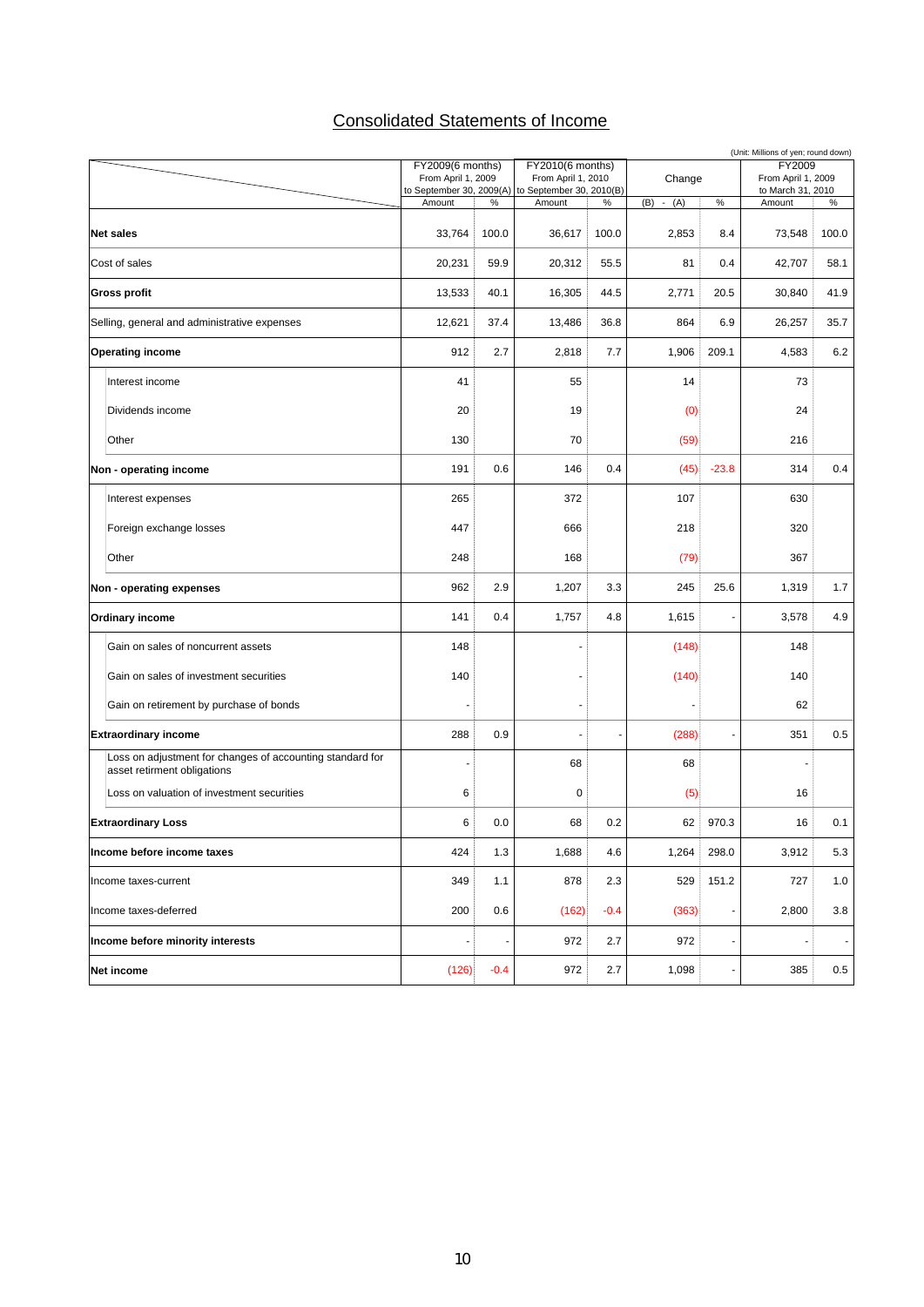### Consolidated Statements of Cash Flows

|                                                                      |                           |                           |             | (Unit: Millions of yen; round down) |
|----------------------------------------------------------------------|---------------------------|---------------------------|-------------|-------------------------------------|
|                                                                      | FY 2009 (6 months)        | FY 2010 (6 months)        | Change      | FY 2009                             |
|                                                                      | From April 1, 2009        | From April 1, 2010        | $(B) - (A)$ | From April 1, 2009                  |
|                                                                      | to September 30, 2009 (A) | to September 30, 2010 (B) |             | to March 31, 2010                   |
| Net cash provided by (used in) operating activities                  |                           |                           |             |                                     |
| Income (Loss) before income taxes                                    | 424                       | 1,688                     | 1,264       | 3,912                               |
| Depreciation and amortization                                        | 1,473                     | 1,256                     | (217)       | 2,972                               |
| Amortization of goodwill                                             | 320                       | 320                       | $\mathbf 0$ | 640                                 |
| Increase (Decrease) in allowance for doubtful accounts               | (77)                      | 85                        | 163         | (112)                               |
| Interest and dividends income                                        | (61)                      | (75)                      | (14)        | (97)                                |
| Interest expenses                                                    | 265                       | 372                       | 107         | 630                                 |
| Foreign exchange losses (gains)                                      | (0)                       | $\mathbf{1}$              | 1           | $\Omega$                            |
| Loss (Gain) on sales of investment securities                        | (140)                     |                           | 140         | (140)                               |
| Loss (Gain) on valuation of investment securities                    | 6                         | 0                         | (5)         | 16                                  |
| Loss (Gain) on sales and retirement of property, plant and equipment | (149)                     | 6                         | 156         | (138)                               |
| Decrease (Increase) in notes and accounts receivable - trade         | 2,654                     | 3,919                     | 1,264       | (928)                               |
| Decrease (Increase) of inventories                                   | 140                       | (1,668)                   | (1,809)     | 1,000                               |
| Increase (Decrease) in notes and accounts payable - trade            | (114)                     | 96                        | 211         | 470                                 |
| Increase (Decrease) in provision for retirement benefits             | 22                        | 90                        | 68          | 55                                  |
| Decrease (Increase) in prepaid pension costs                         | (134)                     | 262                       | 397         | 250                                 |
| Increase (Decrease) in provision for directors' bonuses              | (7)                       | (15)                      | (8)         | 8                                   |
| Decrease (Increase) in consumption taxes refund receivable           | (35)                      | 10                        | 46          | (35)                                |
| Increase (Decrease) in accrued consumption taxes                     | (30)                      | 22                        | 53          | 4                                   |
| Other, net                                                           | (64)                      | 1,770                     | 1,834       | 35                                  |
| Sub Total                                                            | 4,490                     | 8,145                     | 3,654       | 8,546                               |
| Interest and dividends income received                               | 60                        | 75                        | 14          | 95                                  |
| Interest expenses paid                                               | (266)                     | (367)                     | (101)       | (627)                               |
| Income taxes paid                                                    | (258)                     | (399)                     | (140)       | (424)                               |
| Income taxes refund                                                  | 94                        | 92                        | (1)         | 379                                 |
| Net cash provided by (used in) operating activities                  | 4,120                     | 7,545                     | 3,425       | 7,970                               |
| Net cash provided by (used in) investing activities                  |                           |                           |             |                                     |
| Purchase of property, plant and equipment                            | (670)                     | (471)                     | 198         | (1, 160)                            |
| Proceeds from sales of property, plant and equipment                 | 166                       | 8                         | (157)       | 206                                 |
| Purchase of investment securities                                    | (2)                       | (2)                       | (0)         | (4)                                 |
| Proceeds from sales of investment securities                         | 500                       |                           | (500)       | 500                                 |
| Other, net                                                           | (10)                      | (62)                      | (51)        | (40)                                |
| Net cash provided by (used in) investing activities                  | (16)                      | (527)                     | (510)       | (498)                               |
| Net cash provided by (used in) financing activities                  |                           |                           |             |                                     |
| Net increase (decrease) in short-term loans payable                  | 149                       | 2,131                     | 1,981       | 25                                  |
| Proceeds from long-term loans payable                                | 16,195                    |                           | (16, 195)   | 21,735                              |
| Repayment of long-term loans payable                                 | (7,000)                   | (200)                     | 6,800       | (15,035)                            |
| Proceeds from issuance of bonds                                      |                           | 10,000                    | 10.000      |                                     |
| Redemption of bonds                                                  |                           | (7,024)                   | (7,024)     |                                     |
| Payments for retirement by purchase of bonds                         |                           |                           |             | (7, 913)                            |
| Proceeds from sale and leaseback transactions                        | 1,984                     |                           | (1,984)     | 1,984                               |
| Purchase of treasury stock                                           | (2)                       | (1)                       | 1           | (4)                                 |
| Proceeds from sales of treasury stock                                |                           | 0                         | 0           | 0                                   |
| Other, net                                                           | (141)                     | (267)                     | (126)       | (405)                               |
| Net cash provided by (used in) financing activities                  | 11,185                    | 4,637                     | (6, 547)    | 386                                 |
| Effect of exchange rate change on cash and cash equivalents          | (75)                      | (223)                     | (148)       | (126)                               |
| Net increase (decrease) in cash and cash equivalents                 | 15,213                    | 11,432                    | (3,780)     | 7,731                               |
| Cash and cash equivalents at beginning of period                     | 18,538                    | 26,269                    | 7,731       | 18,538                              |
| Cash and cash equivalents at end of period                           | 33,751                    | 37,702                    | 3,950       | 26,269                              |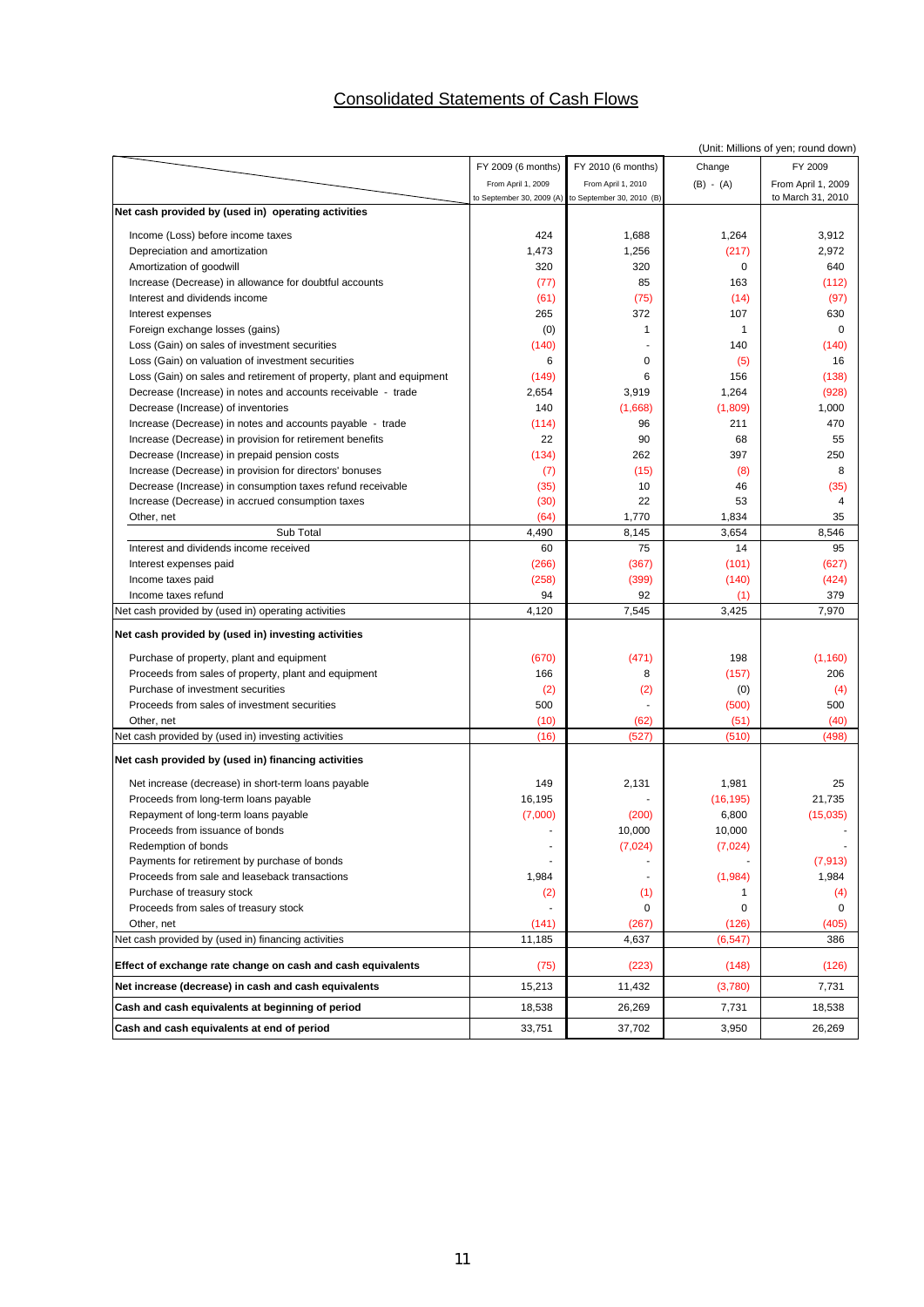### Segment Information

#### **1. Information by industry segment**

**Six months ended September 30, 2009** (From April 1, 2009 to September 30, 2009) (Unit : Millions of Yen ; round down)

|                   | Test and<br>Measurement | Information and<br>Communications | Industrial<br>Automation | Services and<br>Others | Total  | Elimination or<br>corporate | Consolidated |
|-------------------|-------------------------|-----------------------------------|--------------------------|------------------------|--------|-----------------------------|--------------|
| Net sales :       |                         |                                   |                          |                        |        |                             |              |
| Outside customers | 23,035                  | .096                              | 5,846                    | 3.786                  | 33.764 |                             | 33,764       |
| Inter - segment   | 58                      | 32                                | 5                        | 1.139                  | 1,235  | (1,235)                     |              |
| Total             | 23,093                  | 129،                              | 5,851                    | 4,925                  | 35.000 | (1, 235)                    | 33,764       |
| Operating income  | 267                     | (672)                             | 329                      | 1,284                  | 1,209  | (297)                       | 912          |

(Notes) 1. Segments are classified by the company for internal management purposes.

2. Main products of each industry segment

(1)Test and Measurement …… Measuring instruments for Digital communications and IP network, Optical communications equipment ,

 Mobile communications equipment, RF / microwave and millimeter wave communications equipment /systems, Service assurance

(2)Information and Communications …… Public information systems, Video distribution systems, IP network equipment

(3)Industrial Automation …… Checkweighers, Automatic combination weighers, Inspection equipment

 (4)Services and Others …… Logistics, Welfare related service, Lease on real estate, Corporate administration, Optical devices, Parts manufacturing, Precision measuring instruments and others

#### **2. Information by geographic area**

**Six months ended September 30, 2009** (From April 1, 2009 to September 30, 2009) (Unit: Millions of Yen ; round down)

|                   | Japan  | Americas | Europe | Asia and<br><b>Others</b> | Total  | Elimination or<br>corporate | Consolidated |
|-------------------|--------|----------|--------|---------------------------|--------|-----------------------------|--------------|
| Net sales :       |        |          |        |                           |        |                             |              |
| Outside customers | 16,756 | 6,196    | 6,193  | 4,617                     | 33,764 |                             | 33,764       |
| Inter-segment     | 5,473  | 3,326    | 709    | 167                       | 9.677  | (9,677)                     |              |
| Total             | 22,230 | 9,523    | 6,903  | 4,785                     | 43.442 | (9,677)                     | 33,764       |
| Operating income  | 582    | 806      | (373)  | 180                       | 1,196  | (284)                       | 912          |

(Notes) 1. The countries or areas of consolidated subsidiaries are classified based on the geographic factors from the current period.

2. Main countries based on such classification is as follows:

(1) Americas : U.S.A., Canada, Mexico, Brazil

(2) Europe : U.K., France, Germany, Italy, Sweden, Spain, Denmark

(3) Asia and Others : China, Korea, Taiwan, Singapore, Australia, Thailand

#### **3. Overseas sales**

**Six months ended September 30, 2009** (From April 1, 2009 to September 30, 2009) (Unit : Millions of yen ; round down)

|                                      | Americas | <b>EMEA</b>              | Asia and Others | Total  |
|--------------------------------------|----------|--------------------------|-----------------|--------|
| Overseas sales                       | 6,102    | 6,089                    | 6.414           | 18,606 |
| Consolidated net sales               | -        | $\overline{\phantom{0}}$ | -               | 33.764 |
| Percentage of consolidated net sales | 18.1%    | 18.0%                    | 19.0%           | 55.1%  |

(Notes) 1. The countries or areas of the overseas sales in consolidated subsidiaries are classified based on the geographic factors from the current period.

2. Main countries based on such classification is as follows:

(1) Americas : U.S.A., Canada, Mexico, Brazil

(2) EMEA : U.K., France, Germany, Italy, Sweden, Spain, Denmark, Near and Middle East, Africa

(3) Asia and Others : China, Korea, Taiwan, Singapore, Australia, Thailand

3. Overseas sales represents outside Japan sales of Anritsu and its consolidated subsidiaries.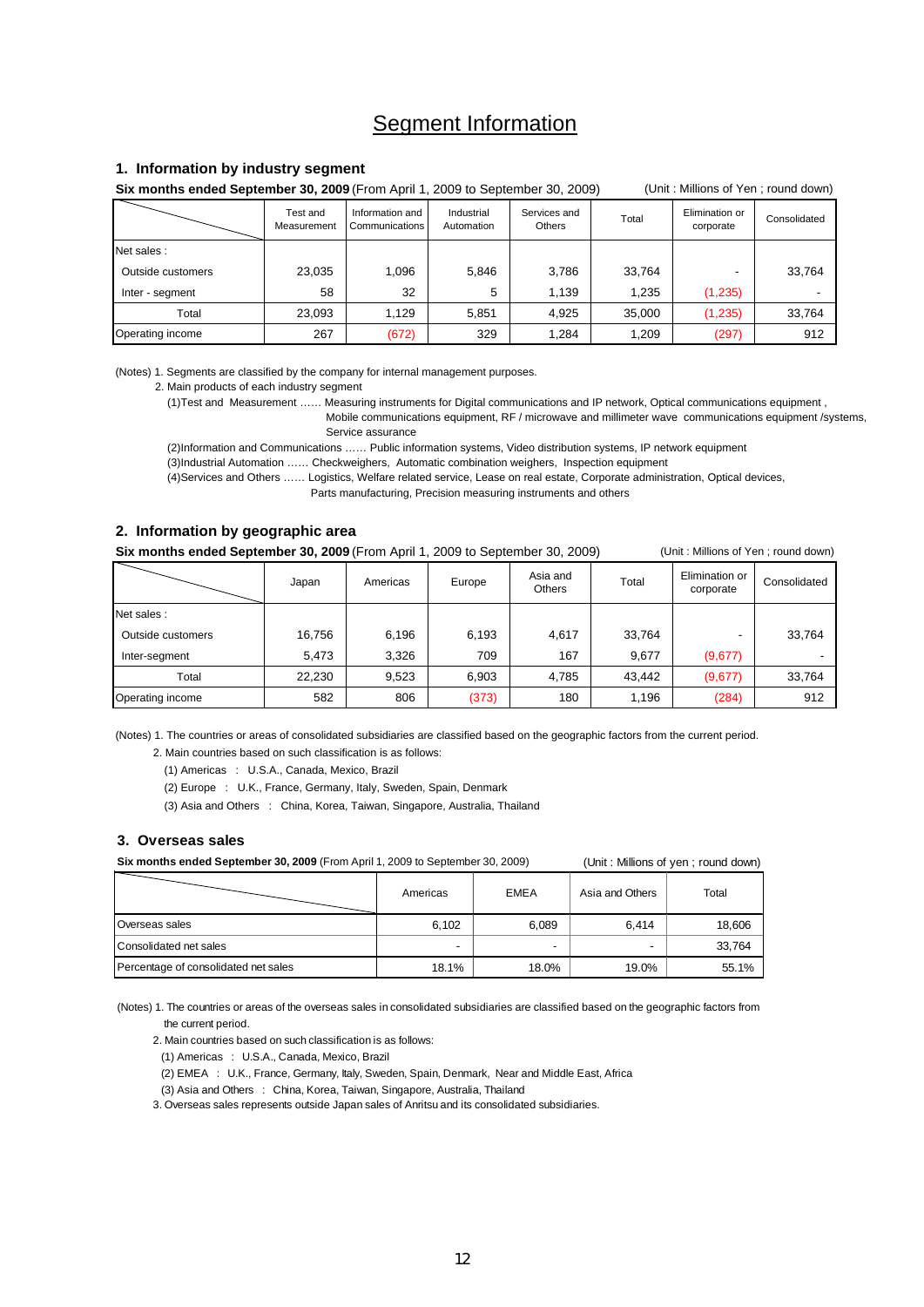### **4. Segment Information**

### **(1) Outline of reportable segment**

 Anritsu's reportable segments have available separated financial information and are reviewed by the board of directors meeting periodically for the purpose of concluding how to allocate management resources and evaluate operating performance.

 The reportable segments are classified by products and services based on group business company and they are composed of "Test and Measurement", "Information and Communications", and "Industrial Automation".

Main Products and services by segments are as follows;

 1.Test and Measurement …… Measuring instruments for Digital communications and IP network, Optical communications equipment, Mobile communications equipment, RF / microwave and millimeter wave communications equipment / systems, Service assurance

2.Information and Communications …… Public information systems, Video distribution systems, IP network equipment

3.Industrial Automation …… Checkweighers, Automatic combination weighers, Inspection equipment

### **(2) Information regarding sales and income/loss by reportable segment**

**Six months ended September 30, 2010** (From April 1, 2010 to September 30, 2010)

(Unit : Millions of Yen ; round down)

|                   |                         | Reportable segment                   |                          |          |               |        |             |              |
|-------------------|-------------------------|--------------------------------------|--------------------------|----------|---------------|--------|-------------|--------------|
|                   | Test and<br>Measurement | Information<br>and<br>Communications | Industrial<br>Automation | Subtotal | <b>Others</b> | Total  | Adjustment* | Consolidated |
| Net sales :       |                         |                                      |                          |          |               |        |             |              |
| Outside customers | 25,283                  | 1,024                                | 6,290                    | 32,597   | 4,019         | 36,617 |             | 36,617       |
| Inter - segment   | 16                      | 23                                   | 4                        | 44       | 1,571         | 1,616  | (1,616)     |              |
| Total             | 25,299                  | 1,047                                | 6,294                    | 32,642   | 5,591         | 38,233 | (1,616)     | 36,617       |
| Operating income  | 2,177                   | (570)                                | 442                      | 2,049    | 999           | 3,048  | (229)       | 2,818        |

\*Elimination of intersegment transactions

(Note) : Others ……Precision measuring instruments, Devices, Logistics, Welfare related service, Lease on real estate, Corporate administration, Parts manufacturing and others

#### (Additional information)

Effective from the first quarter of the fiscal year ending March 2011, "Accounting Standard for Disclosures about Segments of an Enterprise and Related information" (ASBJ Statement No.17 dated March 27, 2009) and "Guidance on Accounting Standard for Disclosures about Segments of an Enterprise and Related information" (ASBJ Guidance No. 20 dated March 21, 2008) have been applied.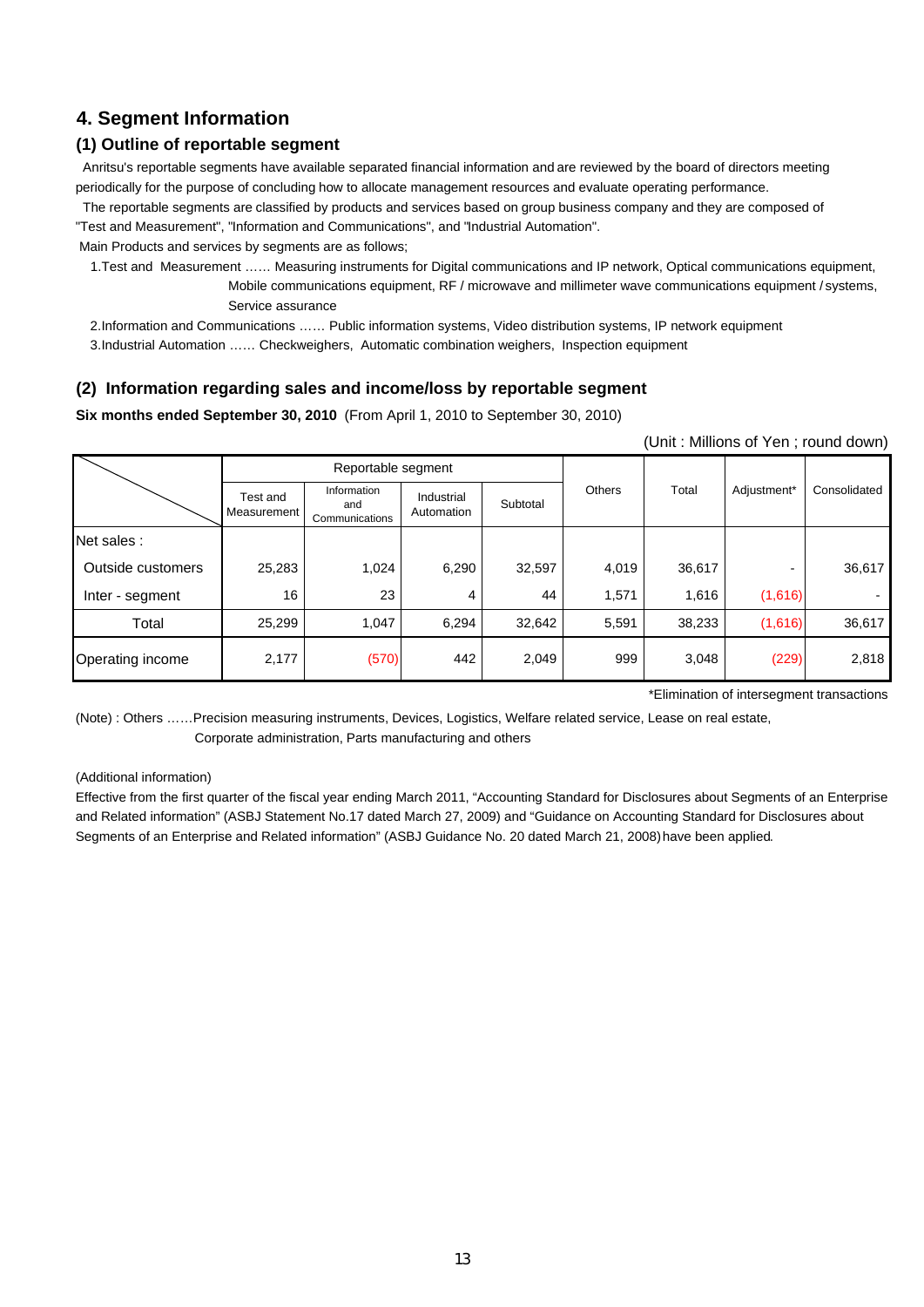## Consolidated Quarterly Financial Highlights

### Year ended March 31, 2010

|                                                      | 1st Quarter | 2nd Quarter | 3rd Quarter     | 4th Quarter |
|------------------------------------------------------|-------------|-------------|-----------------|-------------|
|                                                      |             |             | Millions of yen |             |
| Net sales                                            | 14,317      | 19,446      | 16,306          | 23,476      |
| Gross profit                                         | 5,369       | 8,164       | 7,390           | 9,916       |
| Operating income (loss)                              | (867)       | 1,779       | 960             | 2,709       |
| Ordinary income (loss)                               | (1,068)     | 1,210       | 861             | 2,574       |
| Income (Loss) before income taxes                    | (928)       | 1,353       | 913             | 2,574       |
| Net income (loss)                                    | (1,808)     | 1,682       | 317             | 193         |
|                                                      |             |             | Yen             |             |
| Net income (loss) per share : Basic                  | (14.19)     | 13.20       | 2.50            | 1.52        |
| : Diluted                                            |             | 11.89       | 2.30            | 1.44        |
|                                                      |             |             | Millions of yen |             |
| Total assets                                         | 100,623     | 110,334     | 103,793         | 101,188     |
| Net assets                                           | 35,734      | 36,919      | 37,339          | 37,674      |
|                                                      |             |             | Yen             |             |
| Net assets per share                                 | 280.26      | 289.56      | 292.85          | 295.49      |
|                                                      |             |             | Millions of yen |             |
| Cash flows from operating activities                 | 1,815       | 2,304       | 1,954           | 1,895       |
| Cash flows from investing activities                 | 95          | (111)       | (209)           | (273)       |
| Cash flows from financing activities                 | 2,528       | 8,656       | (8,113)         | (2,685)     |
| Net increase (decrease) in cash and cash equivalents | 4,582       | 10,631      | (6, 404)        | (1,077)     |
| Cash and cash equivalents at end of period           | 23,120      | 33,751      | 27,347          | 26,269      |

### **Year ending March 31, 2011**

|                                                      | 1st Quarter | 2nd Quarter | 3rd Quarter     | 4th Quarter |
|------------------------------------------------------|-------------|-------------|-----------------|-------------|
|                                                      |             |             | Millions of yen |             |
| Net sales                                            | 16,831      | 19,786      |                 |             |
| Gross profit                                         | 7,648       | 8,656       |                 |             |
| Operating income (loss)                              | 913         | 1,905       |                 |             |
| Ordinary income (loss)                               | 252         | 1,504       |                 |             |
| Income (Loss) before income taxes                    | 184         | 1,503       |                 |             |
| Net income (loss)                                    | 89          | 882         |                 |             |
|                                                      |             |             | Yen             |             |
| Net income (loss) per share : Basic                  | 0.70        | 6.92        |                 |             |
| : Diluted                                            | 0.67        | 6.47        |                 |             |
|                                                      |             |             | Millions of yen |             |
| Total assets                                         | 102,868     | 107,205     |                 |             |
| Net assets                                           | 37,457      | 37,976      |                 |             |
|                                                      |             |             | Yen             |             |
| Net assets per share                                 | 293.79      | 297.87      |                 |             |
|                                                      |             |             | Millions of yen |             |
| Cash flows from operating activities                 | 4,495       | 3,050       |                 |             |
| Cash flows from investing activities                 | (300)       | (226)       |                 |             |
| Cash flows from financing activities                 | 1,635       | 3,002       |                 |             |
| Net increase (decrease) in cash and cash equivalents | 5,636       | 5,796       |                 |             |
| Cash and cash equivalents at end of period           | 31,906      | 37,702      |                 |             |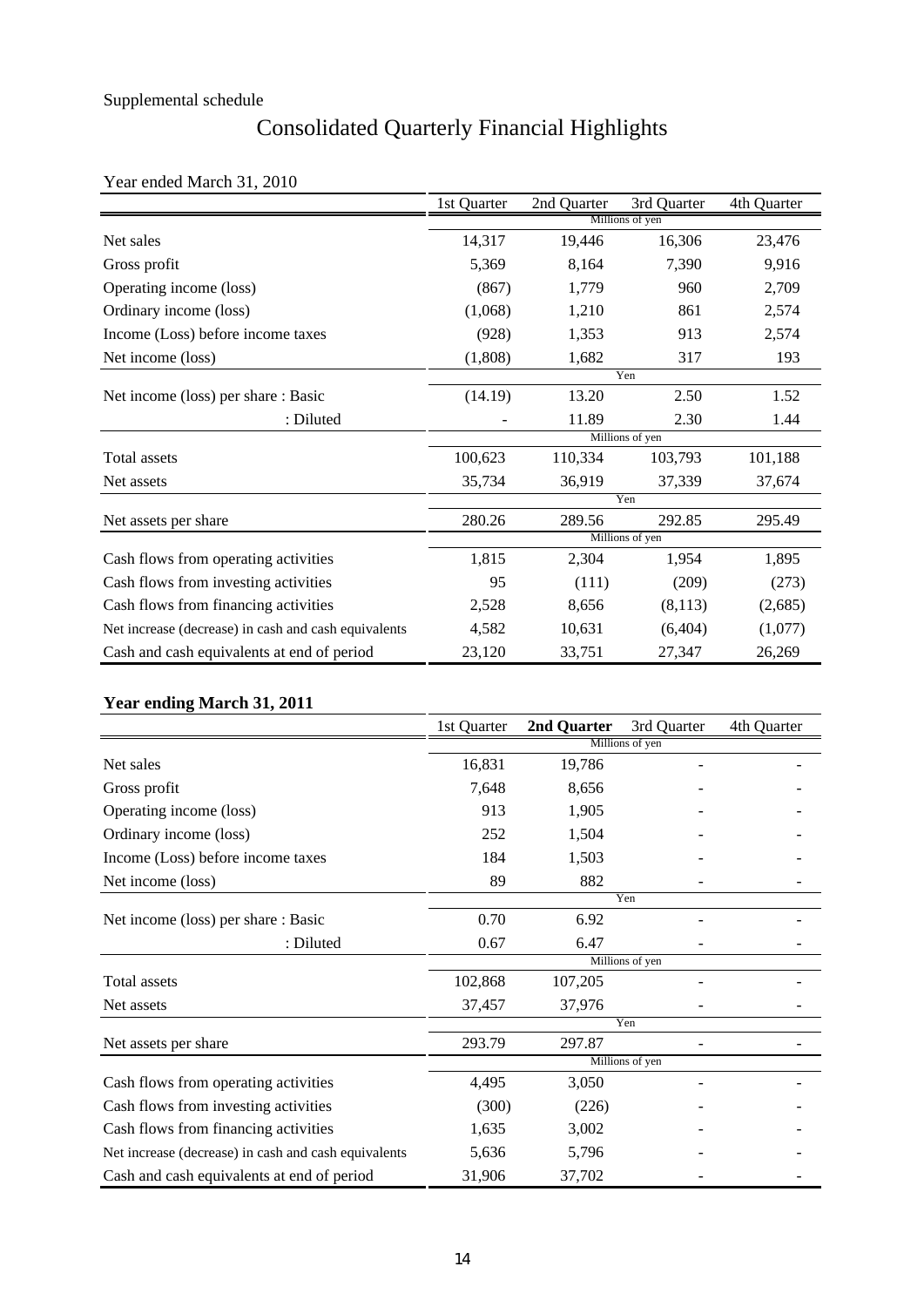# Consolidated Quarterly Financial Position

| Year ended March 31, 2010<br>Millions of yen; round down |             |             |             |             |  |  |
|----------------------------------------------------------|-------------|-------------|-------------|-------------|--|--|
|                                                          | 1st Quarter | 2nd Quarter | 3rd Quarter | 4th Quarter |  |  |
| <b>Assets</b>                                            | 100,623     | 110,334     | 103,793     | 101,188     |  |  |
| Current assets                                           | 64,131      | 75,168      | 69,502      | 67,749      |  |  |
| Noncurrent assets                                        | 36,492      | 35,166      | 34,290      | 33,439      |  |  |
| Property, plant and equipment                            | 20,536      | 19,862      | 19,483      | 19,117      |  |  |
| Intangible assets                                        | 4,152       | 3,921       | 3,722       | 3,509       |  |  |
| Investments and other assets                             | 11,802      | 11,381      | 11,084      | 10,812      |  |  |
| <b>Liabilities</b>                                       | 64,888      | 73,414      | 66,454      | 63,514      |  |  |
| Current liabilities                                      | 27,286      | 37,925      | 31,091      | 27,813      |  |  |
| Noncurrent liabilities                                   | 37,602      | 35,488      | 35,362      | 35,700      |  |  |
| <b>Net assets</b>                                        | 35,734      | 36,919      | 37,339      | 37,674      |  |  |
| Capital stock                                            | 14,049      | 14,049      | 14,049      | 14,049      |  |  |
| Capital surplus                                          | 22,999      | 22,999      | 22,999      | 22,999      |  |  |
| Retained earnings                                        | 5,785       | 7,467       | 7,785       | 7,978       |  |  |
| Treasury stock                                           | (834)       | (835)       | (836)       | (836)       |  |  |
| Valuation and translation adjustments                    | (6,284)     | (6,781)     | (6,679)     | (6, 537)    |  |  |
| Subscription rights to shares                            | 19          | 19          | 19          | 19          |  |  |
| Supplemental information: Interest-bearing debt          | 46,231      | 52,853      | 44,905      | 42,274      |  |  |

| Year ending March 31, 2011                             | Millions of yen; round down |             |             |             |  |  |  |
|--------------------------------------------------------|-----------------------------|-------------|-------------|-------------|--|--|--|
|                                                        | 1st Quarter                 | 2nd Quarter | 3rd Quarter | 4th Quarter |  |  |  |
| <b>Assets</b>                                          | 102,868                     | 107,205     |             |             |  |  |  |
| Current assets                                         | 70,434                      | 75,698      |             |             |  |  |  |
| Noncurrent assets                                      | 32,434                      | 31,507      |             |             |  |  |  |
| Property, plant and equipment                          | 18,581                      | 18,123      |             |             |  |  |  |
| Intangible assets                                      | 3,351                       | 3,152       |             |             |  |  |  |
| Investments and other assets                           | 10,500                      | 10,231      |             |             |  |  |  |
| <b>Liabilities</b>                                     | 65,410                      | 69,228      |             |             |  |  |  |
| <b>Current liabilities</b>                             | 29,690                      | 23,854      |             |             |  |  |  |
| Noncurrent liabilities                                 | 35,720                      | 45,373      |             |             |  |  |  |
| <b>Net assets</b>                                      | 37,457                      | 37,976      |             |             |  |  |  |
| Capital stock                                          | 14,049                      | 14,049      |             |             |  |  |  |
| Capital surplus                                        | 22,999                      | 22,999      |             |             |  |  |  |
| Retained earnings                                      | 8,068                       | 8,950       |             |             |  |  |  |
| Treasury stock                                         | (837)                       | (837)       |             |             |  |  |  |
| Valuation and translation adjustments                  | (6, 842)                    | (7,205)     |             |             |  |  |  |
| Subscription rights to shares                          | 19                          | 19          |             |             |  |  |  |
| <b>Supplemental information: Interest-bearing debt</b> | 43,707                      | 46,925      |             |             |  |  |  |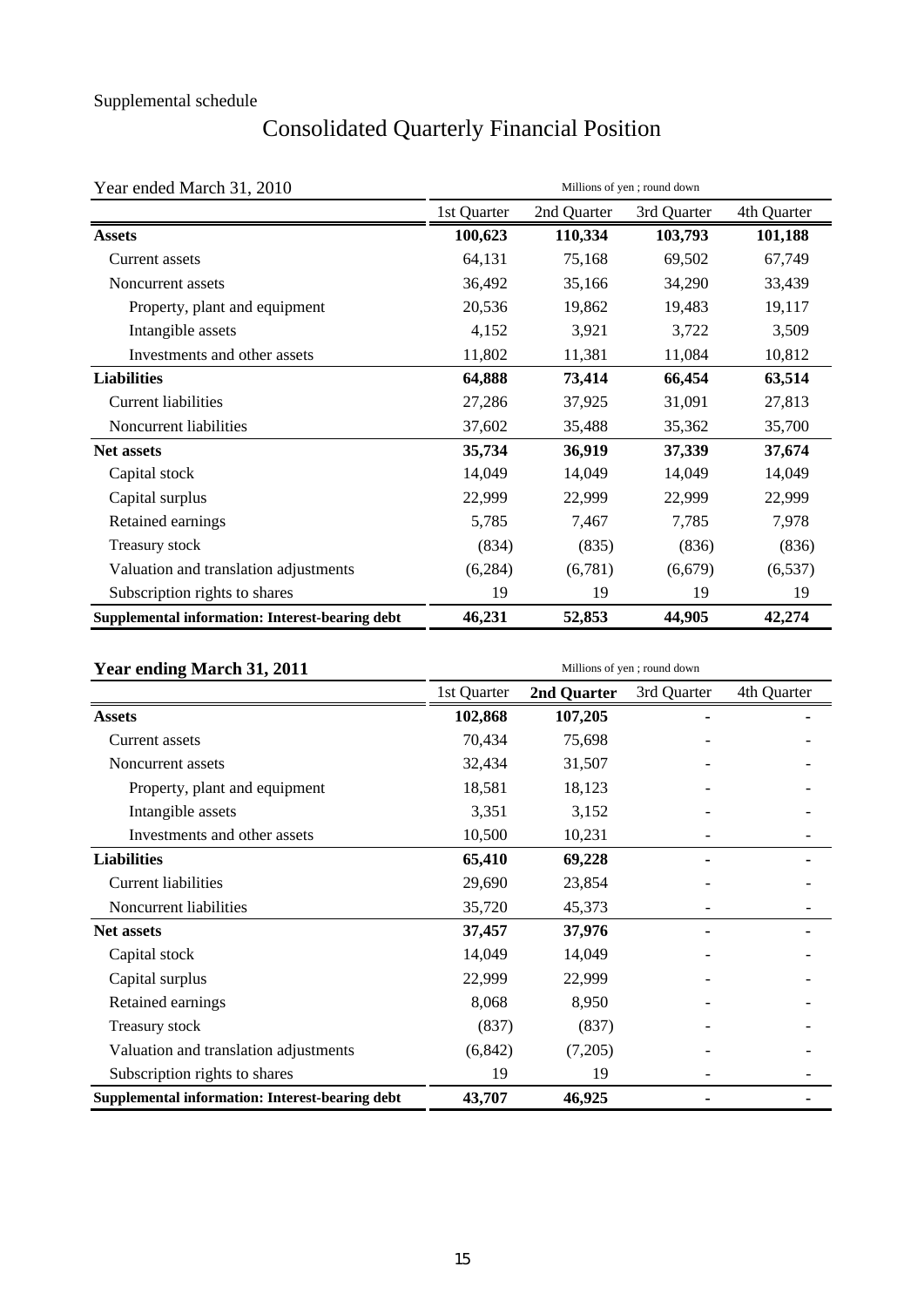## Consolidated Quarterly Segment Information

| Year ended March 31, 2010                     | Millions of yen; round down |             |             |             |  |  |
|-----------------------------------------------|-----------------------------|-------------|-------------|-------------|--|--|
|                                               | 1st Quarter                 | 2nd Quarter | 3rd Quarter | 4th Quarter |  |  |
| Net sales by reportable segment               | 14,317                      | 19,446      | 16,306      | 23,476      |  |  |
| <b>Test and Measurement</b>                   | 9,993                       | 13,042      | 11,205      | 14,030      |  |  |
| <b>Information and Communications</b>         | 262                         | 834         | 1,023       | 3,186       |  |  |
| <b>Industrial Automation</b>                  | 2,285                       | 3,560       | 2,211       | 3,583       |  |  |
| Others                                        | 1,776                       | 2,009       | 1,866       | 2,677       |  |  |
| Operating income (loss) by reportable segment | (867)                       | 1,779       | 960         | 2,709       |  |  |
| <b>Test and Measurement</b>                   | (1,028)                     | 1,296       | 646         | 1,337       |  |  |
| Information and Communications                | (415)                       | (257)       | 14          | 800         |  |  |
| <b>Industrial Automation</b>                  | 23                          | 306         | (50)        | 331         |  |  |
| Others                                        | 697                         | 587         | 501         | 462         |  |  |
| Adjustment                                    | (143)                       | (154)       | (150)       | (222)       |  |  |
| Net sales by market                           | 14,317                      | 19,446      | 16,306      | 23,476      |  |  |
| Japan                                         | 5,476                       | 9,681       | 5,705       | 12,626      |  |  |
| Americas                                      | 3,071                       | 3,031       | 4,081       | 3,783       |  |  |
| <b>EMEA</b>                                   | 3,075                       | 3,013       | 2,991       | 3,382       |  |  |
| Asia and Others                               | 2,694                       | 3,719       | 3,529       | 3,684       |  |  |

| Year ending March 31, 2011                    | Millions of yen; round down |             |             |             |  |  |  |
|-----------------------------------------------|-----------------------------|-------------|-------------|-------------|--|--|--|
|                                               | 1st Quarter                 | 2nd Quarter | 3rd Quarter | 4th Quarter |  |  |  |
| Net sales by reportable segment               | 16,831                      | 19,786      |             |             |  |  |  |
| <b>Test and Measurement</b>                   | 11,796                      | 13,486      |             |             |  |  |  |
| <b>Information and Communications</b>         | 522                         | 501         |             |             |  |  |  |
| <b>Industrial Automation</b>                  | 2,594                       | 3,695       |             |             |  |  |  |
| Others                                        | 1,917                       | 2,102       |             |             |  |  |  |
| Operating income (loss) by reportable segment | 913                         | 1,905       |             |             |  |  |  |
| <b>Test and Measurement</b>                   | 683                         | 1,493       |             |             |  |  |  |
| Information and Communications                | (243)                       | (327)       |             |             |  |  |  |
| <b>Industrial Automation</b>                  | 18                          | 424         |             |             |  |  |  |
| Others                                        | 567                         | 431         |             |             |  |  |  |
| Adjustment                                    | (112)                       | (116)       |             |             |  |  |  |
| Net sales by market                           | 16,831                      | 19,786      |             |             |  |  |  |
| Japan                                         | 6,047                       | 8,417       |             |             |  |  |  |
| Americas                                      | 4,807                       | 4,540       |             |             |  |  |  |
| <b>EMEA</b>                                   | 2,461                       | 2,837       |             |             |  |  |  |
| Asia and Others                               | 3,513                       | 3,991       |             |             |  |  |  |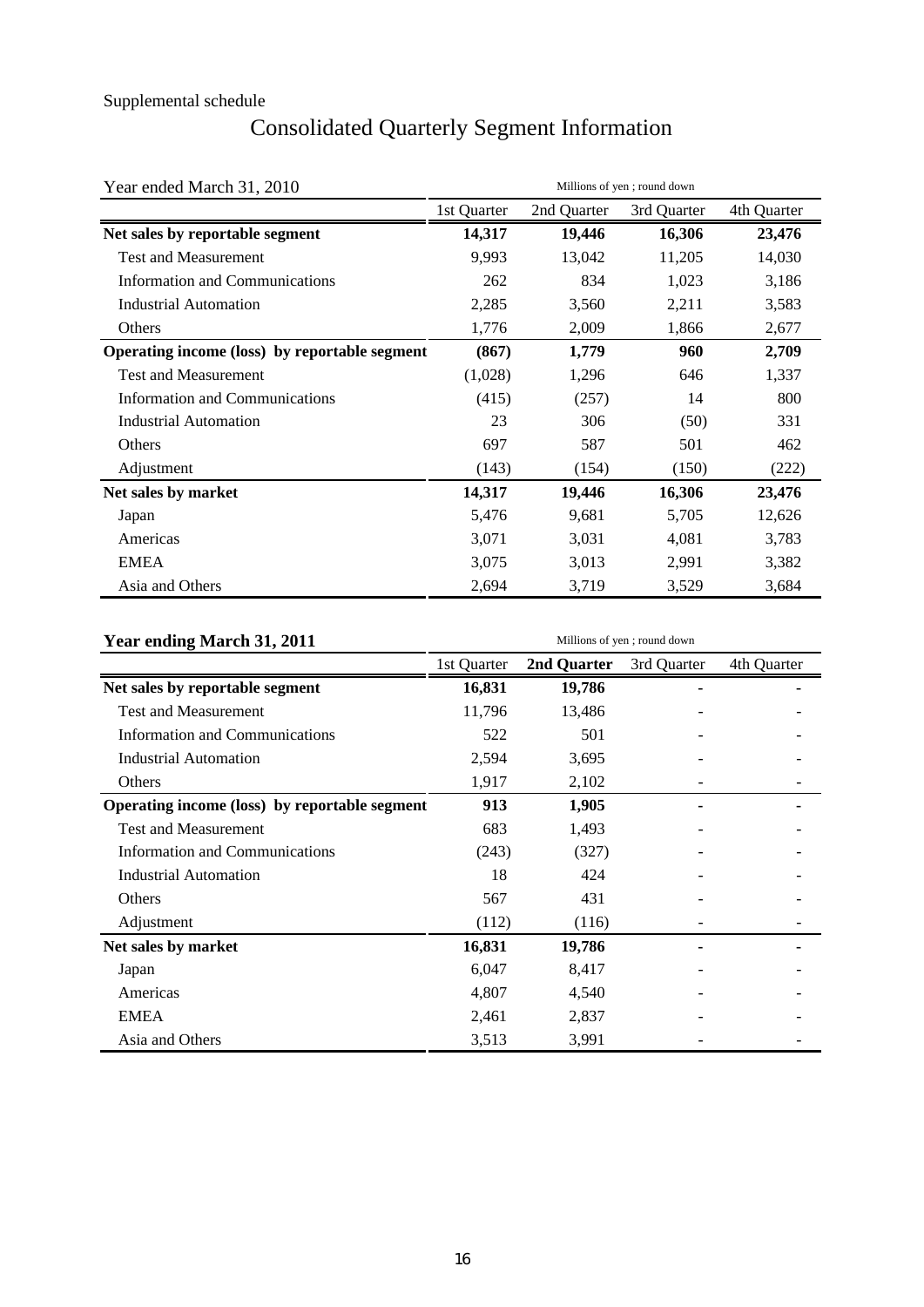## Consolidated Quarterly Segment Information

| Year ended March 31, 2010      | Millions of yen; round down |             |             |             |  |  |  |
|--------------------------------|-----------------------------|-------------|-------------|-------------|--|--|--|
|                                | 1st Quarter                 | 2nd Quarter | 3rd Quarter | 4th Quarter |  |  |  |
| <b>Orders received</b>         | 16,836                      | 19,319      | 19,303      | 20,657      |  |  |  |
| <b>Test and Measurement</b>    | 11,371                      | 12.161      | 13,666      | 13,427      |  |  |  |
| Information and Communications | 517                         | 1,840       | 1,172       | 1,494       |  |  |  |
| Industrial Automation          | 2,705                       | 3,192       | 2,538       | 3,608       |  |  |  |
| <b>Others</b>                  | 2,241                       | 2,125       | 1,926       | 2,125       |  |  |  |
| <b>Orders outstanding</b>      | 14,671                      | 14,545      | 17,541      | 14,722      |  |  |  |
| <b>Test and Measurement</b>    | 10,644                      | 9,763       | 12,224      | 11,622      |  |  |  |
| Information and Communications | 1,191                       | 2,197       | 2,346       | 655         |  |  |  |
| Industrial Automation          | 1,608                       | 1,240       | 1,566       | 1,592       |  |  |  |
| Others                         | 1,227                       | 1,343       | 1,403       | 852         |  |  |  |

| Year ending March 31, 2011     | Millions of yen; round down |             |             |             |  |  |  |
|--------------------------------|-----------------------------|-------------|-------------|-------------|--|--|--|
|                                | 1st Ouarter                 | 2nd Ouarter | 3rd Ouarter | 4th Ouarter |  |  |  |
| <b>Orders received</b>         | 17,862                      | 17,989      | ٠           |             |  |  |  |
| <b>Test and Measurement</b>    | 12.510                      | 11.846      |             |             |  |  |  |
| Information and Communications | 576                         | 988         |             |             |  |  |  |
| Industrial Automation          | 3.057                       | 3.036       |             |             |  |  |  |
| <b>Others</b>                  | 1.718                       | 2,117       |             |             |  |  |  |
| <b>Orders outstanding</b>      | 15,754                      | 13,956      |             |             |  |  |  |
| <b>Test and Measurement</b>    | 12.336                      | 10,696      |             |             |  |  |  |
| Information and Communications | 708                         | 1.195       |             |             |  |  |  |
| Industrial Automation          | 2,055                       | 1,396       |             |             |  |  |  |
| Others                         | 653                         | 668         |             |             |  |  |  |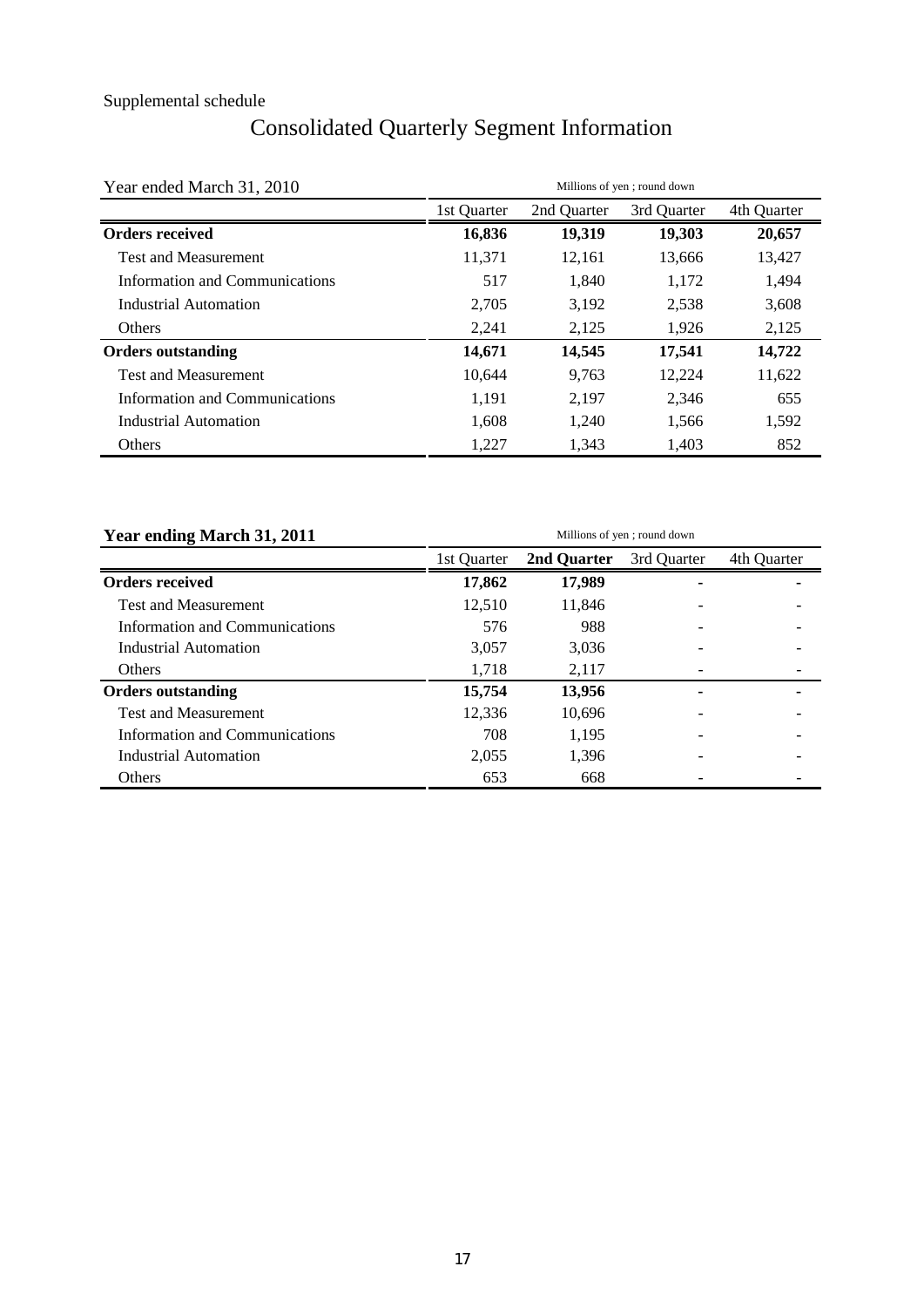| - Consolidated -                           |          | (millions of yen, round down)<br><b>Estimate</b> |                  |           |          |          |
|--------------------------------------------|----------|--------------------------------------------------|------------------|-----------|----------|----------|
|                                            | 2006/3   | 2007/3                                           | Actual<br>2008/3 | 2009/3    | 2010/3   | 2011/3   |
|                                            |          |                                                  |                  |           |          |          |
| <b>Net Sales</b>                           | 91,262   | 99,445                                           | 100,485          | 83,940    | 73,548   | 77,000   |
| Change %                                   | 8.6%     | 9.0%                                             | 1.0%             | $-16.5%$  | $-12.4%$ | 4.7%     |
| <b>Operating Income</b>                    | 4,549    | 6,358                                            | 5.356            | 905       | 4,583    | 5,600    |
| Change %                                   | $-6.4%$  | 39.8%                                            | $-15.8%$         | $-83.1%$  | 406.3%   | 22.2%    |
| as % of Net Sales                          | 5.0%     | 6.4%                                             | 5.3%             | 1.1%      | 6.2%     | 7.3%     |
| <b>Ordinary Income</b>                     | 1,628    | 3,193                                            | $-2,006$         | 170       | 3,578    | 4,000    |
| Change %                                   | $-19.5%$ | 96.1%                                            |                  |           | 1997.9%  | 11.8%    |
| as % of Net Sales                          | 1.8%     | 3.2%                                             | $-2.0%$          | 0.2%      | 4.9%     | 5.2%     |
| <b>Net Income</b>                          | 562      | 1,375                                            | $-3,900$         | $-3,540$  | 385      | 2,500    |
| Change %                                   | $-56.0%$ | 144.4%                                           |                  |           |          | 549.1%   |
| as % of Net Sales                          | 0.6%     | 1.4%                                             | $-3.9%$          | $-4.2%$   | 0.5%     | 3.2%     |
| <b>EPS</b>                                 | ¥3.76    | ¥10.79                                           | ¥-30.60          | $4-27.78$ | ¥3.02    | ¥19.62   |
| <b>Orders</b>                              | 93,543   | 98,936                                           | 101,451          | 81,470    | 76,116   | 77,000   |
| Change %                                   | 10.1%    | 5.8%                                             | 2.5%             | $-19.7%$  | $-6.6%$  | 1.2%     |
| <b>Cash Flow from Operating Activities</b> | 5,929    | 2,488                                            | 6,251            | 6,916     | 7,970    | 7,500    |
| Change %                                   | $-36.1%$ | $-58.0%$                                         | 151.2%           | 10.6%     | 15.2%    | $-5.9%$  |
| <b>Free Cash Flow</b>                      | $-5,015$ | 2,908                                            | 3,877            | 5,589     | 7,471    | 6,000    |
| Change %                                   |          |                                                  | 33.3%            | 44.2%     | 33.7%    | $-19.7%$ |
| <b>Capital Expenditures</b>                | 2,698    | 2,319                                            | 2,790            | 2,236     | 1,134    | 1,700    |
| Change %                                   | 44.3%    | $-14.1%$                                         | 20.3%            | $-19.9%$  | $-49.2%$ | 49.8%    |
| <b>Depreciation</b>                        | 3,453    | 3,599                                            | 3,373            | 3,099     | 2,979    | 3,000    |
| Change %                                   | 1.6%     | 4.2%                                             | $-6.3%$          | $-8.1%$   | $-3.9%$  | 0.7%     |
| <b>R&amp;D Expenses</b>                    | 12,509   | 14.072                                           | $(*)$ 14,679     | 11,704    | 9,387    | 10,000   |
| Change %                                   | 19.0%    | 12.5%                                            | 4.3%             | $-20.3%$  | $-19.8%$ | 6.5%     |
| as % of Net Sales                          | 13.7%    | 14.2%                                            | 14.6%            | 13.9%     | 12.8%    | 13.0%    |
| <b>Number of employees</b>                 | 4,052    | 3,990                                            | 3,963            | 3,697     | 3,589    |          |

### **1. Supplement of Five-year Results**

( \* ) R&D expenses as of Mar.2008 contain a lump amortization of capitalized R&D assets in overseas subsidiary. Assumed exchange rate; 1US\$=85

### **2. Supplement of Quarterly Results**

|                         |          |          |         |         | (millions of yen, round down) |          |  |  |  |  |
|-------------------------|----------|----------|---------|---------|-------------------------------|----------|--|--|--|--|
| l- Consolidated -       |          | Actual   |         |         |                               |          |  |  |  |  |
| <b>Quarter Results</b>  | 2009/Q1  | 2009/Q2  | 2009/Q3 | 2009/Q4 | 2010/Q1                       | 2010/Q2  |  |  |  |  |
| <b>Net Sales</b>        | 14.317   | 19.446   | 16,306  | 23,476  | 16,831                        | 19,786   |  |  |  |  |
| YoY                     | $-27.5%$ | $-21.2%$ | $-7.4%$ | 7.1%    | 17.6%                         | 1.7%     |  |  |  |  |
| <b>Operating Income</b> | - 867    | 1.779    | 960     | 2.709   | 913                           | 1,905    |  |  |  |  |
| YoY                     | -        | 25.4%    |         | 88.5%   |                               | 7.1%     |  |  |  |  |
| as % of Net Sales       | $-6.1%$  | 9.1%     | 5.9%    | 11.5%   | 5.4%                          | 9.6%     |  |  |  |  |
| <b>Ordinary Income</b>  | $-1,068$ | 1.210    | 861     | 2,574   | 252                           | 1,504    |  |  |  |  |
| YoY                     | ۰        | 26.7%    |         | 50.5%   |                               | 24.3%    |  |  |  |  |
| as % of Net Sales       | $-7.5%$  | 6.2%     | 5.3%    | 11.0%   | 1.5%                          | 7.6%     |  |  |  |  |
| Net Income              | $-1,808$ | 1,682    | 317     | 193     | 89                            | 882      |  |  |  |  |
| YoY                     |          | 121.4%   |         | 11.1%   |                               | $-47.6%$ |  |  |  |  |
| as % of Net Sales       | $-12.6%$ | 8.7%     | 1.9%    | 0.8%    | 0.5%                          | 4.5%     |  |  |  |  |

| (millions of yen, round down) |          |                                                     |        |        |        |        |  |  |  |  |  |
|-------------------------------|----------|-----------------------------------------------------|--------|--------|--------|--------|--|--|--|--|--|
| <b>Upper: Sales</b>           | Actual   |                                                     |        |        |        |        |  |  |  |  |  |
| Lower: Oper. Income           | 2009/Q1  | 2010/Q2<br>2009/Q2<br>2009/Q4<br>2010/Q1<br>2009/Q3 |        |        |        |        |  |  |  |  |  |
| Test and measurement          | 9,993    | 13,042                                              | 11,205 | 14,030 | 11.796 | 13,486 |  |  |  |  |  |
|                               | $-1,028$ | 1,296                                               | 646    | 1,337  | 683    | 1,493  |  |  |  |  |  |
| Info. & Comm.                 | 262      | 834                                                 | 1.023  | 3,186  | 522    | 501    |  |  |  |  |  |
|                               | - 415    | $-257$                                              | 14     | 800    | - 243  | $-327$ |  |  |  |  |  |
| <b>Industrial Automation</b>  | 2,285    | 3,560                                               | 2,211  | 3,583  | 2,594  | 3,695  |  |  |  |  |  |
|                               | 23       | 306                                                 | - 50   | 331    | 18     | 424    |  |  |  |  |  |
| <b>Others</b>                 | 1.776    | 2.009                                               | 1,866  | 2,677  | 1,917  | 2,102  |  |  |  |  |  |
|                               | 553      | 433                                                 | 351    | 239    | 455    | 314    |  |  |  |  |  |
| <b>Total Sales</b>            | 14.317   | 19.446                                              | 16.306 | 23.476 | 16.831 | 19,786 |  |  |  |  |  |
| <b>Total Operating Income</b> | - 867    | 1,779                                               | 960    | 2,709  | 913    | 1,905  |  |  |  |  |  |

"Others" contains "Others" and "Adjustment" of information by segment.

(millions of yen, round down)